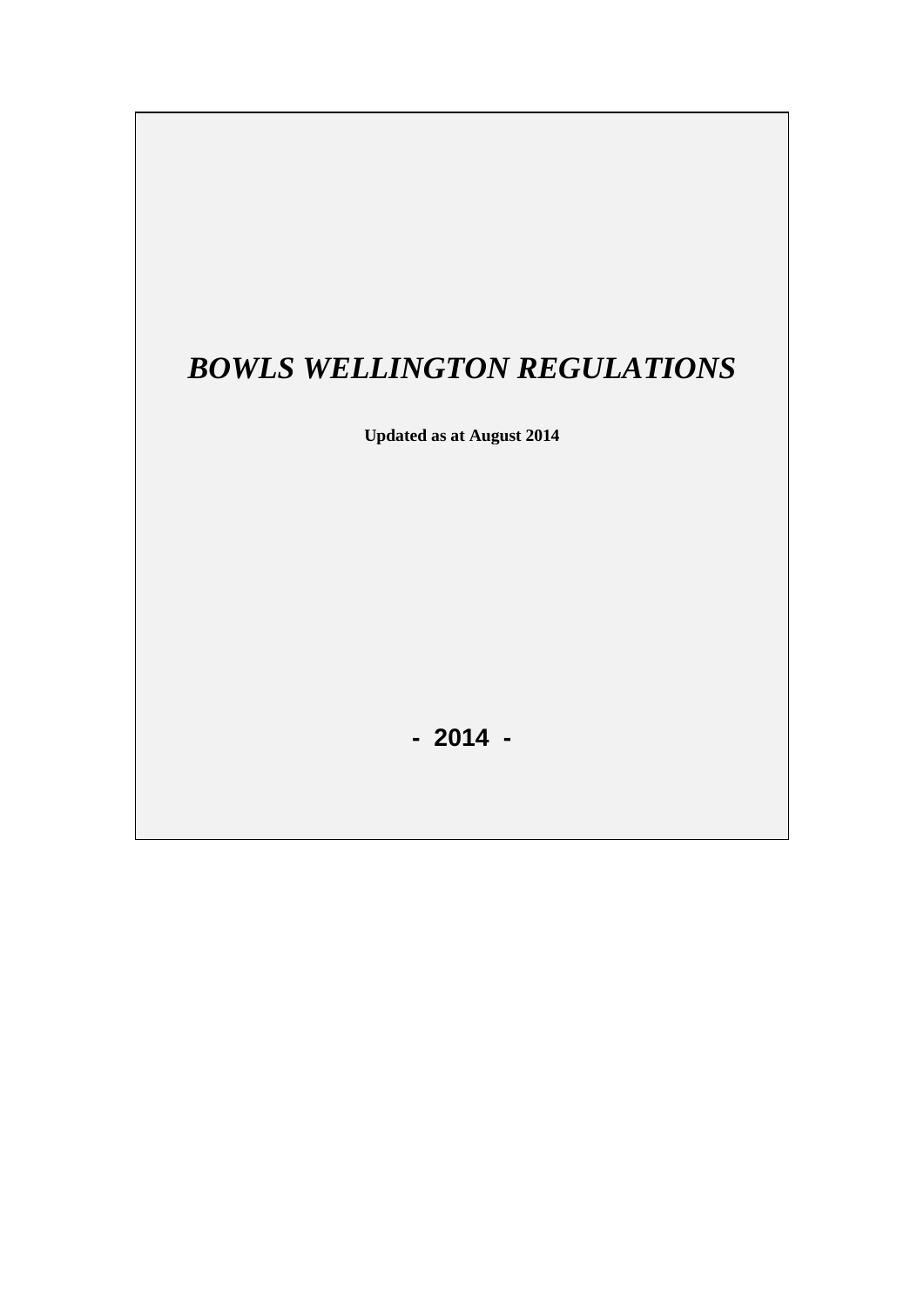## **INDEX**

| $\mathbf{1}$ .              |  |  |  |
|-----------------------------|--|--|--|
| 2.                          |  |  |  |
| $\mathcal{F}_{\mathcal{L}}$ |  |  |  |
| 4.                          |  |  |  |
| 5.                          |  |  |  |
| 6.                          |  |  |  |
| 7.                          |  |  |  |
| 8.                          |  |  |  |
| 9.                          |  |  |  |
| 10 <sub>1</sub>             |  |  |  |
| 11.                         |  |  |  |
|                             |  |  |  |
| 16.                         |  |  |  |
| 17 <sub>1</sub>             |  |  |  |
| 18.                         |  |  |  |
| 19.                         |  |  |  |
| 20.                         |  |  |  |
| 21.                         |  |  |  |
| 22.                         |  |  |  |
|                             |  |  |  |
| 27.                         |  |  |  |
| 28.                         |  |  |  |
| 29.                         |  |  |  |
| 30.                         |  |  |  |
| 31.                         |  |  |  |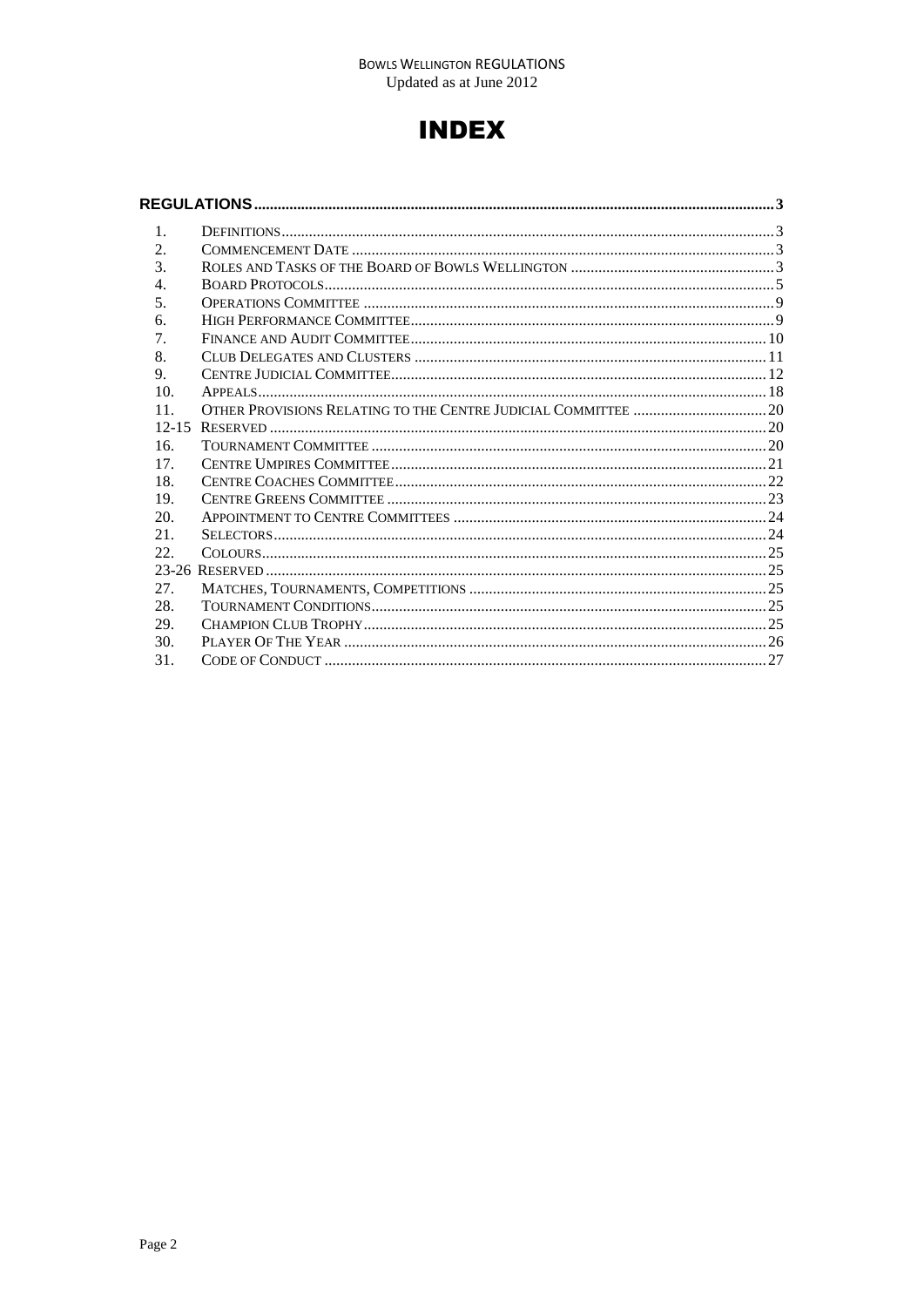## **REGULATIONS**

### **OF**

## <span id="page-2-0"></span>**BOWLS WELLINGTON INCORPORATED**

### <span id="page-2-1"></span>**1. Definitions**

The words and phrases used in these Regulations shall have the same meaning as defined in the Constitution of Bowls Wellington, unless otherwise specified in these Regulations.

In addition the following words and phrases used in these Regulations shall mean as follows:

"**Centre Board**" means the Board of Directors of the Centre as defined in the Constitution.

"**Centre Constitution**" means the Constitution of the Centre.

"**Centre Board Member**" means a member of the Centre Board of the Centre.

**"Club Cluster"** means a group of clubs in a geographical area as defined by the Board.

### <span id="page-2-2"></span>**2. Commencement Date**

- 2.1 Under Rule 30 of the Centre Constitution, the Centre Board has determined that these General Regulations shall come into force on 11<sup>th</sup> day of August 2014
- 2.2 The Centre Board has also determined that all previous by-laws, regulations, rules or policies of the Centre are revoked with effect from the commencement of these Regulations and from that date shall have no force or effect.

### <span id="page-2-3"></span>**3. Roles and Tasks of the Board of Bowls Wellington**

#### 3.1 **Key Tasks of the Board.**

- 3.1.1 Defining Bowls Wellington's purpose, direction and priorities.
- 3.1.2 Developing a governance policy 'umbrella'.
- 3.1.3 Specifying key outcomes and approving the availability of resources.
- 3.1.4 Appointing, supporting, evaluating and rewarding the CEO.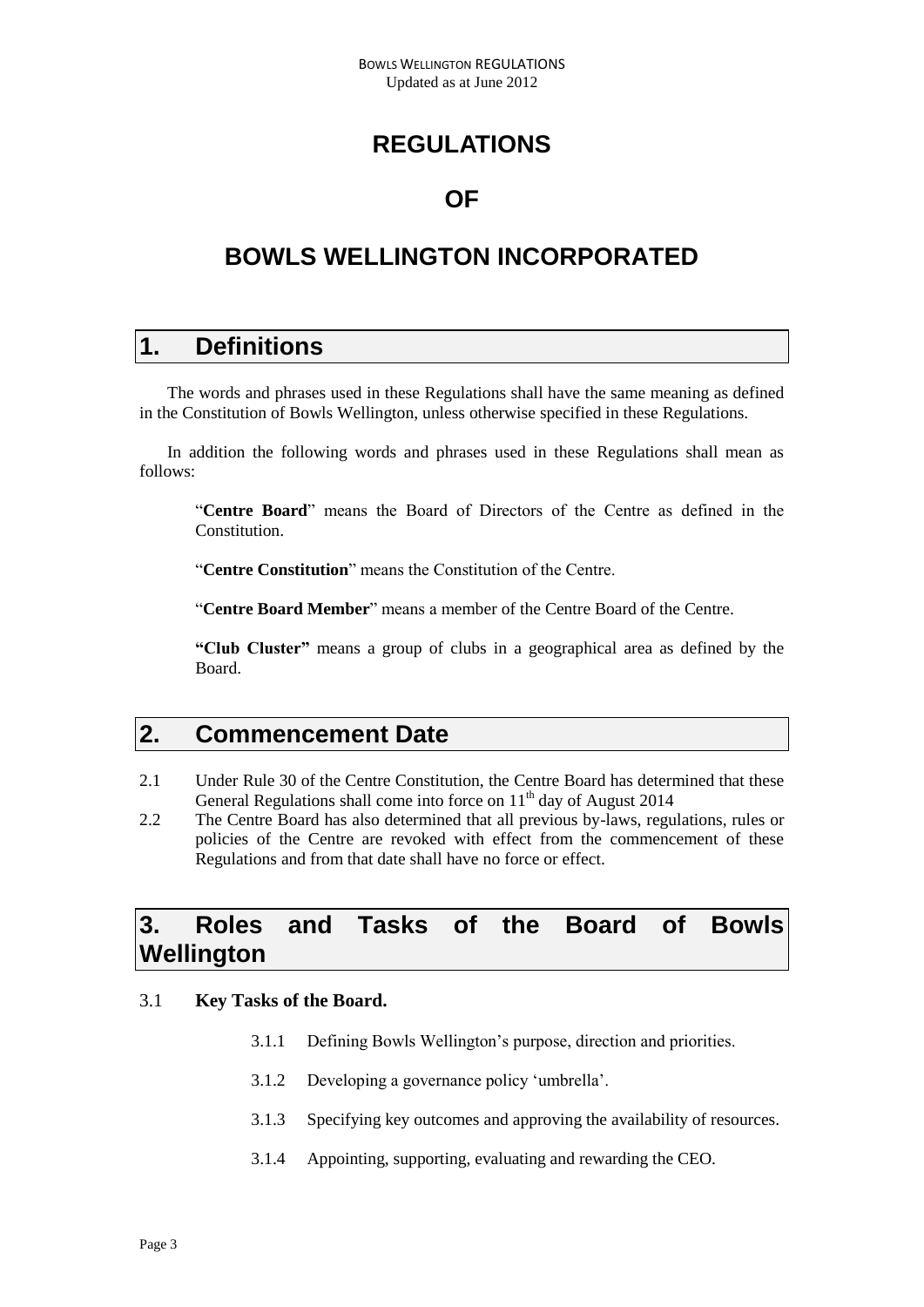- 3.1.5 Establishing a framework for assessment and risk,
- 3.1.6 Regular scanning of the environment beyond Bowls Wellington.
- 3.1.7 Gaining Bowls Wellington's stakeholders' input into determining direction and goals and maintaining communication with them.
- 3.1.8 Ensuring the Board complies with statutory and contractual requirements and with the Board's own policies.
- 3.1.9 Setting standards and evaluating the Board's own performance.
- 3.1.10 Ensuring there is appropriate succession planning.
- 3.2 **The Role of the Chair.** The Chair's primary role is to provide assurance of the Board's governance integrity via the effective management of governance processes. In particular the Chair's role is to:
	- 3.2.1 Ensure consistency with internal and external rules.
	- 3.2.2 Chair meetings with the commonly accepted power of the position.
	- 3.2.3 Ensure meeting discussion focuses on those issues which clearly belong to the Board.
	- 3.2.4 Ensure Board discussions are timely, fair, orderly, thorough, efficient and to the point.
	- 3.2.5 Observe recognised 'rules of order' process for Board discussions.
	- 3.2.6 Ensure the Board Manual is maintained and updated.
	- 3.2.7 Act consistently with agreed governance policies and processes.
	- 3.2.8 Avoid making independent operational decisions which are the prerogative of the Chief Executive Officer or the Bowls Wellington Operations Committee.
	- 3.2.9 Not directly supervise or direct the Chief Executive Officer other than to provide support.
- 3.3 **The Role of the President.** While the President is a full and active member of the Board the primary responsibility is to carry out representative duties and to be the 'face' of the organisation. They are to:
	- 3.3.1 Take a full part in Board activities.
	- 3.3.2 Represent the Board at all Bowls Wellington events.
	- 3.3.3 Represent Bowls Wellington at all representative events where Wellington teams are participating.
	- 3.3.4 Take all opportunities to further the image of the Board, Bowls Wellington and the Sport of Bowls whenever possible.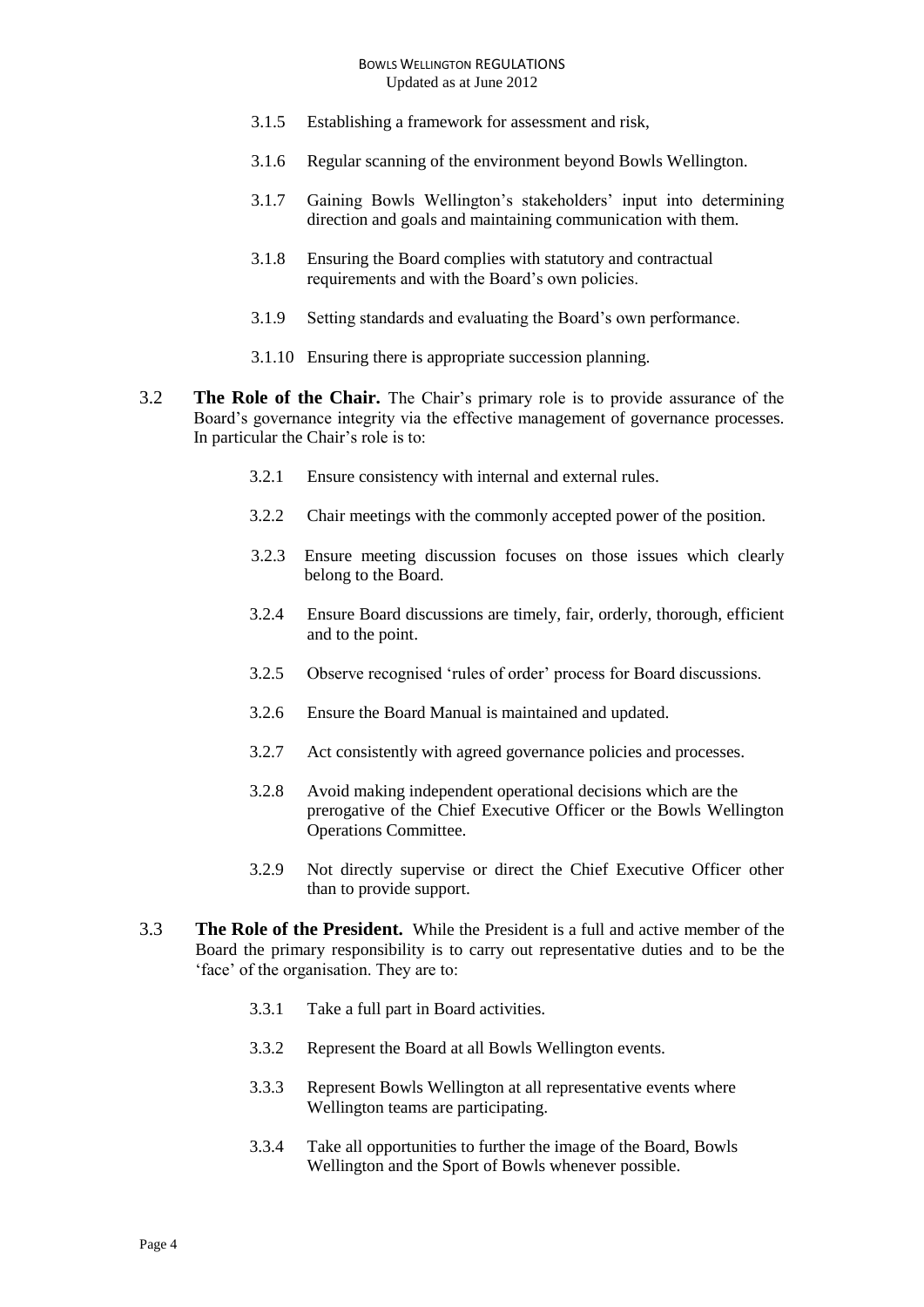- 3.3.5 Participate in all internal and external public relations opportunities.
- 3.4 **The Role of the Vice-President.** The Vice-President is a full and active member of the Board, but is also an understudy to the President and deputises for the President in activities where the President cannot be present.
- 3.5 **The Role of the Chair of the Operations Committee.** The Chair of the Operations Committee is a full and active member of the Board but also has the delegated responsibility to Chair the Bowls Wellington Operations Committee. They are to:
	- 3.5.1 Take a full part in the Board activities.
	- 3.5.2 Act as Chair of the Bowls Wellington Operations Committee.
	- 3.5.3 Ensure that the Operations Committee operates within the delegated authority of the Board.
	- 3.5.4 Ensure that the Operations Committee operates within the policies and priorities promulgated by the Board.
	- 3.5.5 Briefs the Operations Committee on the activities of the Board.
	- 3.5.6 Brings the Operations Committee recommendations to the Board for decision, and/or ratification.
	- 3.5.7 Briefs the Board on the activities and decisions of the Operations **Committee**

### <span id="page-4-0"></span>**4. Board Protocols**

4.1 This document sets out a protocol for members appointed to Bowls Wellington. It would be virtually impossible to devise specific rules to cover every situation which Board members may encounter. Therefore may of the principles which are set out in the protocol are general in nature and can be applied to a variety of situations as they arise. The guiding principle is that members should act in the best interests of the Board.

#### 4.2 **Commitment to Collective Responsibility**

- 4.2.1 Members agree that they will maintain a commitment to the collective responsibility of the Board. Free and frank expression of opinion is encouraged during Board meetings and all viewpoints will be listened to. Board minutes are written in a format which does not disclose individual views. Board members should discuss matters amongst themselves prior to a meeting to clarify or resolve any matters of concern. If a member still has concerns, he or she should feel free to raise the issue with the Chair.
- 4.2.2 Once a decision is made or policy is agreed to, the product is that of the Board as a whole. Members accept the principle that publicly the Board speaks with one voice and that individual members do not express dissenting views on an agreed Board policy or decisions. However in extreme cases,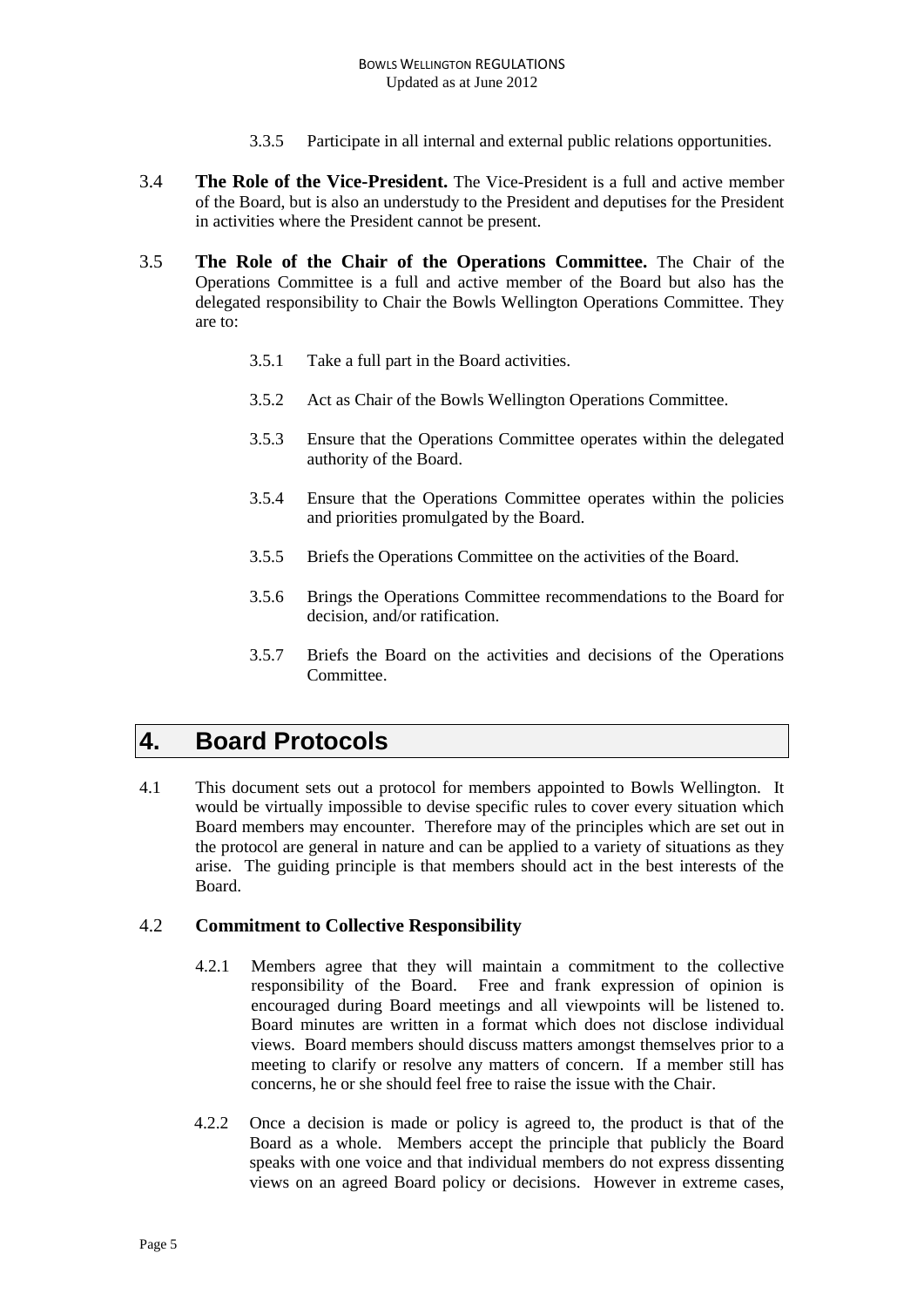Board members may request that the minutes record that there was a dissenting view.

4.2.3 Unless otherwise authorised, all contact with the news media on Board business is to be by the Chair or CEO who will express only the Board views and not their own.

#### 4.3 **Duty of Loyalty.**

Members agree that they have a duty of loyalty to the board and its policies. Members will act in good faith in the best interests of the Board. If Board members find themselves in a situation where according to their conscience they cannot agree with the Board's decision or actions they should discuss their circumstances and options with the Chair or CEO who may seek independent advice.

#### 4.4 **Conflict of Interest.**

- 4.4.1 The Board places great importance on making clear any existing or potential conflicts of interest for its members. All such conflicts of interest shall be declared y the member concerned and documented in the Board Conflicts of Interests Register.
- 4.4.2 Examples of conflicts of interest are:
	- When a Board member or his/her immediate family or business  $\bullet$ interests stands to gain financially from any business dealings, programmes or services of the organisation.
	- When a Board member offers a professional service to the organisation.
	- When a Board member stands to gain personally or professionally from any insider knowledge, if that knowledge is used to advantage.
	- When an issue under consideration concerns the Board Member's own Club
- 4.4.3 Any business or personal matter which is or could be a conflict of interest involving the individual and his/her role and relationship with the organisation, must be declared and registered in the Conflicts of Interest Register. All such entries in the Register shall be presented to the Board and minuted at the first Board meeting following entry in the Register.
- 4.4.4 Where a conflict of interest is identified and/or registered, the Board member concerned is not permitted to participate in any Board discussion on that topic or topics felt by the Board to be closely related. Preferably the member concerned should leave the room during such discussions.

#### 4.5 **Confidentiality.**

Members accept that they have an obligation of confidentiality in relation to the business of the Board in order to encourage free and frank discussions and to enable the Board to carry out its function. The Board's policy on the release of information is set out in the Schedule to this Code.

#### 4.6 **Duty of Care.**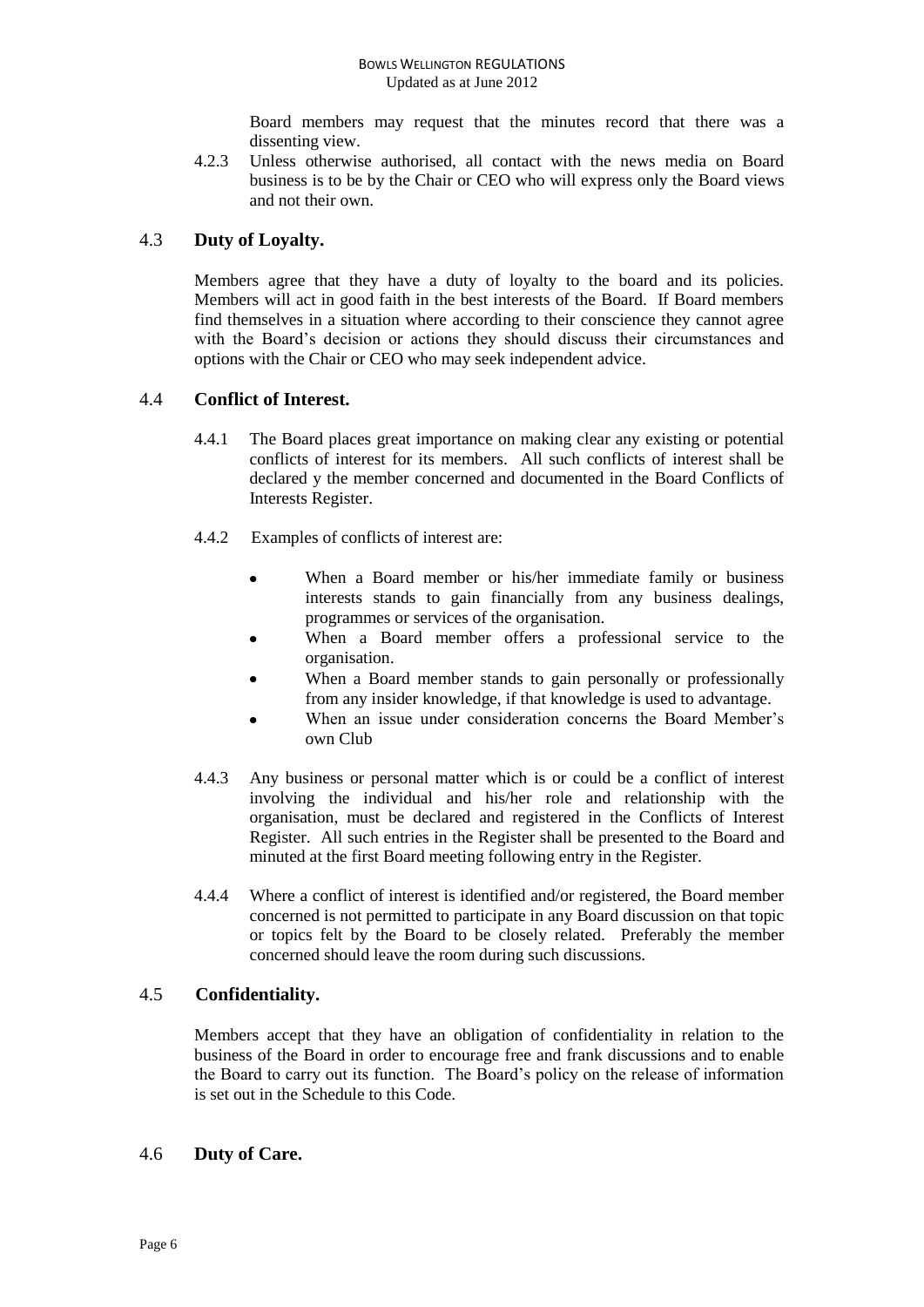Board members accept that they have a duty to exercise care when carrying out Board functions. The standard of care required is that Board members exercise the degree of care, skill and diligence reasonably expected from a person of his or her experience or knowledge.

#### 4.7 **Board Membership Status.**

Board members accept a commitment to acting in a manner befitting Board membership status. This principle requires that members consider whether conduct in professional or private life will reflect adversely on the Board. Any matters that may bring the Board into disrepute or jeopardise its relationship with its Stakeholders should be reported to the Chair at the earliest opportunity.

#### 4.8 **Accountability for Organisational Matters.**

Board members accept that they are accountable for organisational matters. This commitment arises because a level of accountability automatically accompanies Board membership. In the widest sense the Board is accountable to the owners and Stakeholders for its actions and decisions. As part of this accountability Board members have to follow certain administrative rules and procedures, for example, prior approval for attendance at conferences or public meetings as a representative of the Board.

#### 4.9 **Attention to Board Business.**

Board members accept a commitment to attend Board meetings and participate in the business before the Board. If a member has other pressing commitments leave of absence should be sought from the Board prior to a meeting or from the Chair if the board does not meet prior to the date of absence. If a member is absent for more than two consecutive meetings then consideration should be given to reassessing priorities to allow the member to properly fulfil his or her position as a Board member. Board members should endeavour to keep interruptions during meetings to a minimum.

### 4.10 **Respect for the Rights of Others.**

Board members accept that they will respect the rights of other members, employees, volunteers and the bowling community. Members recognise that they have a duty to contribute to the smooth running of the Board offices by treating others with courtesy and respect. In meeting this obligation Board members are expected not to discriminate against, or harass others because of their sex, marital status, ethnicity, disability or religious or ethical beliefs. The cultural background of all persons should be respected when involved on Board business.

### 4.11 **Relationship with Chief Executive and Staff.**

Board members accept that the administrative matters concerning the board are dealt with by the Board's staff. Instructions concerning the business of the Board should be given to the CEO on the motion of the Board as a whole and not by individual Board members. Individual Board members should not instruct individual staff members as all Board business should initially be directed to the CEO.

#### **Schedule – In House Board Matters and Discussions**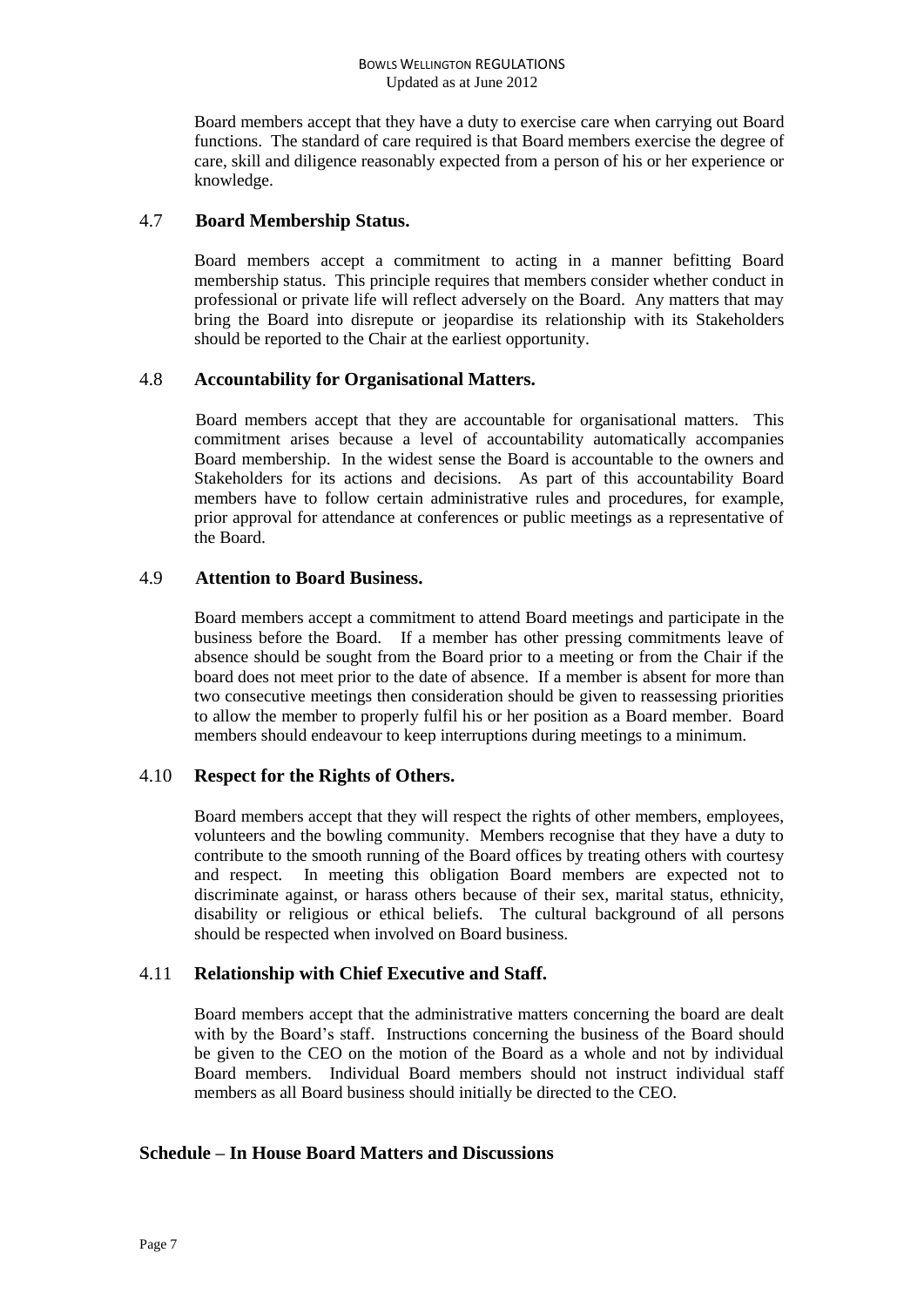#### **Board Minutes**

Once the Board has made decisions after full discussion, the decision is noted in the minutes. The minutes will be distributed to Board members and Clubs.

#### **Board Discussions**  $\bullet$

A wide range of material comes before the Board in discussion. Sensitive information and issues are raised, and finance matters are discussed. Until the Board has reached a decision and it is minuted, those Board discussions should remain confidential to Board members only. The basis for this proposal is that Board members must be free to discuss, without fear of publicity or restraint, issues which may be contrary to the interests of the group with whom he or she may be associated, but are necessary for the Board to carry out is functions.

#### **Board Papers**  $\bullet$

Board papers and agendas are issued before meetings. Included in these are a number of matters for discussion including reports from the CEO and Board members on various issues. These papers must be classified as confidential. It is inappropriate for any Board member to release information that has come to the Board prior to a Board discussion. The reasons for this are clear: the Board may not agree with the proposals, recommendations or conclusions in the documents. It is important for the whole Board to have a free and frank discussion of any matter, without fear that information has already been passed on to interested parties who are not Board members.

The Board may receive papers of a confidential nature from other organisations. These must be treated with special care otherwise the Board will lose the co-operation of those organisations. Official information requests for these will usually be sent to the originating organisations.

#### **Identification of Board Members**  $\bullet$

In order to encourage free and frank discussions, it is important that Board members are not reported by either other Board members or by any person in the Centre office as being identified to a particular issue or to a particular point of view. It is detrimental for the proper functioning of the Board for any Board members to be identified as having a certain view, when that member may have expressed the view "in camera" with other Board members without consenting to this being released publicly. Again the guideline must be that Board decisions are the basis of any disclosure or communication.

#### **Issues from the CEO and Staff**

In the same way as CEO and staff reports should remain for the eyes of Board members only, it is also important for the CEO and all staff members to maintain Board confidentiality. This means that there should not be a free discussion from the Centre Office with stakeholders about specific members and their particular views. This is a two way protection ensuring the loyalty both of Board members to the Staff and Staff to Board members.

#### **In-house Board Matters and Discussions**  $\bullet$

Any matters stamped "confidential" or which have been communicated to the Board on the Basis of confidentiality must be dealt with accordingly. No member should disclose confidential information without the consent of the Board, or the person communicating the information to the Board.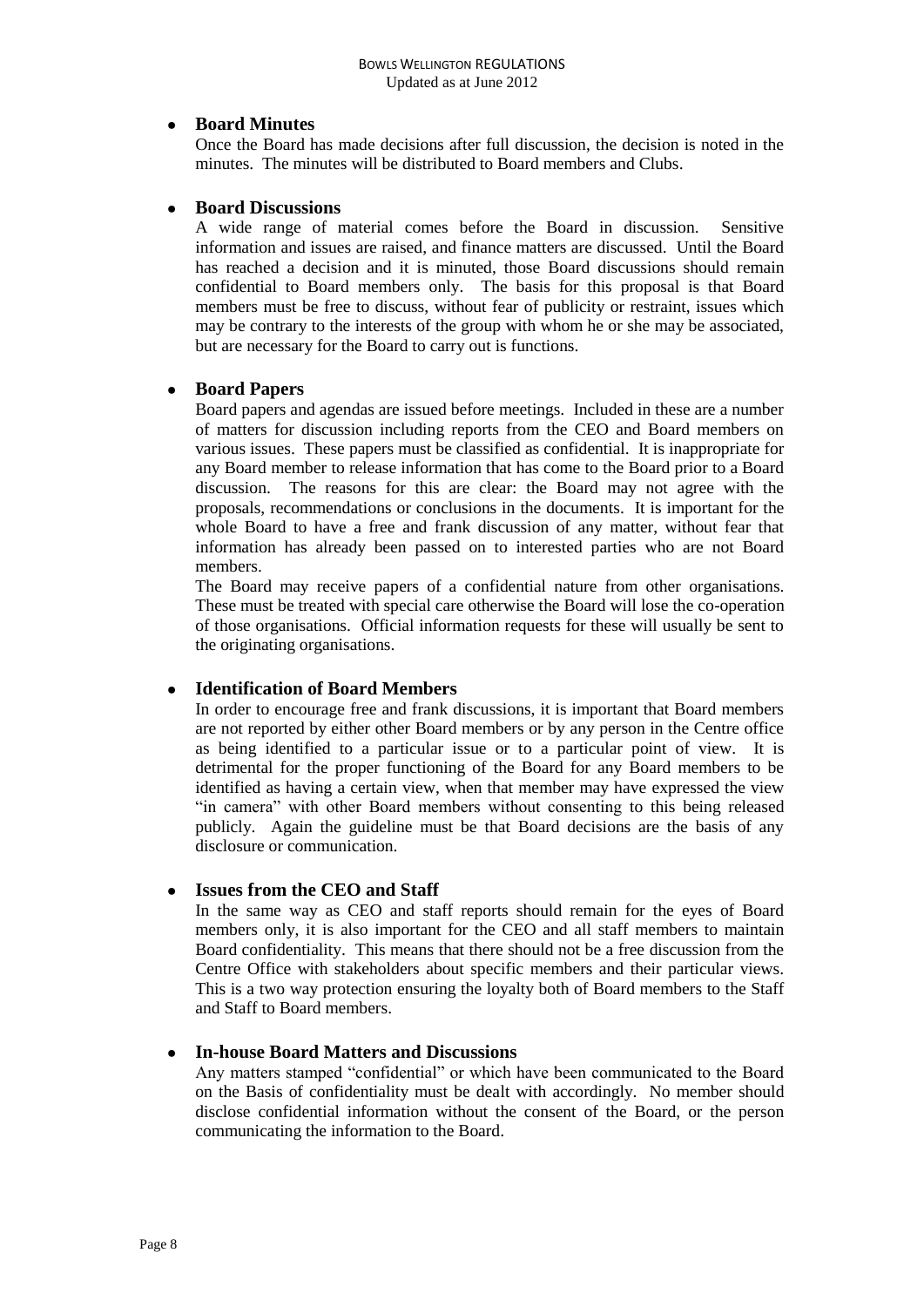### <span id="page-8-0"></span>**5. Operations Committee**

- 5.1 The Centre will have an Operations Committee comprising:
	- (a) Chair a Board member appointed by the Centre Board Selection Panel.
	- (b) Chair of the Tournament Committee (or delegate)
	- (c) Chair of the Umpires Committee (or delegate).
	- (d) Chair of the Greens Committee (or delegate).
	- (e) The CEO (or delegate).
- 5.2 The Operations Committee will prepare the Centre Operational Plan, which is to be consistent with the Centre Strategic Plan, for approval by the Board. The Operational Plan is to cover a two year period and is to specify what is to be achieved in what time frame, who is responsible for achieving the task and what resources (both manpower and finance) is required for each task.
- 5.3 The Operations Committee will implement the approved Centre Operational Plan and report to the Board six monthly on its progress.
- 5.4 The Operations Committee, in conjunction with the CEO, is to provide a draft annual budget to support the Operational Plan to the Board Finance and Audit Committee.
- 5.5 The Operations Committee will submit the Centre playing programme prepared by the Tournament Committee and the High Performance Committee to the Board for approval.

### <span id="page-8-1"></span>**6. High Performance Committee**

- 6.1 The Centre shall have a High-Performance Committee comprising:
	- (a) Chair a Board member appointed by The Centre Board.
	- (b) CEO
	- (c) High Performance Director
	- (d) A High-Performance Coach nominated by the Centre Coaching Coordinator
	- (e) Men's and Women's Conveners of Selectors
	- (f) One member of each of the Men's and Women's Representative squads
	- (g) Other Members appointed by the Board

#### 6.2 **Responsibilities**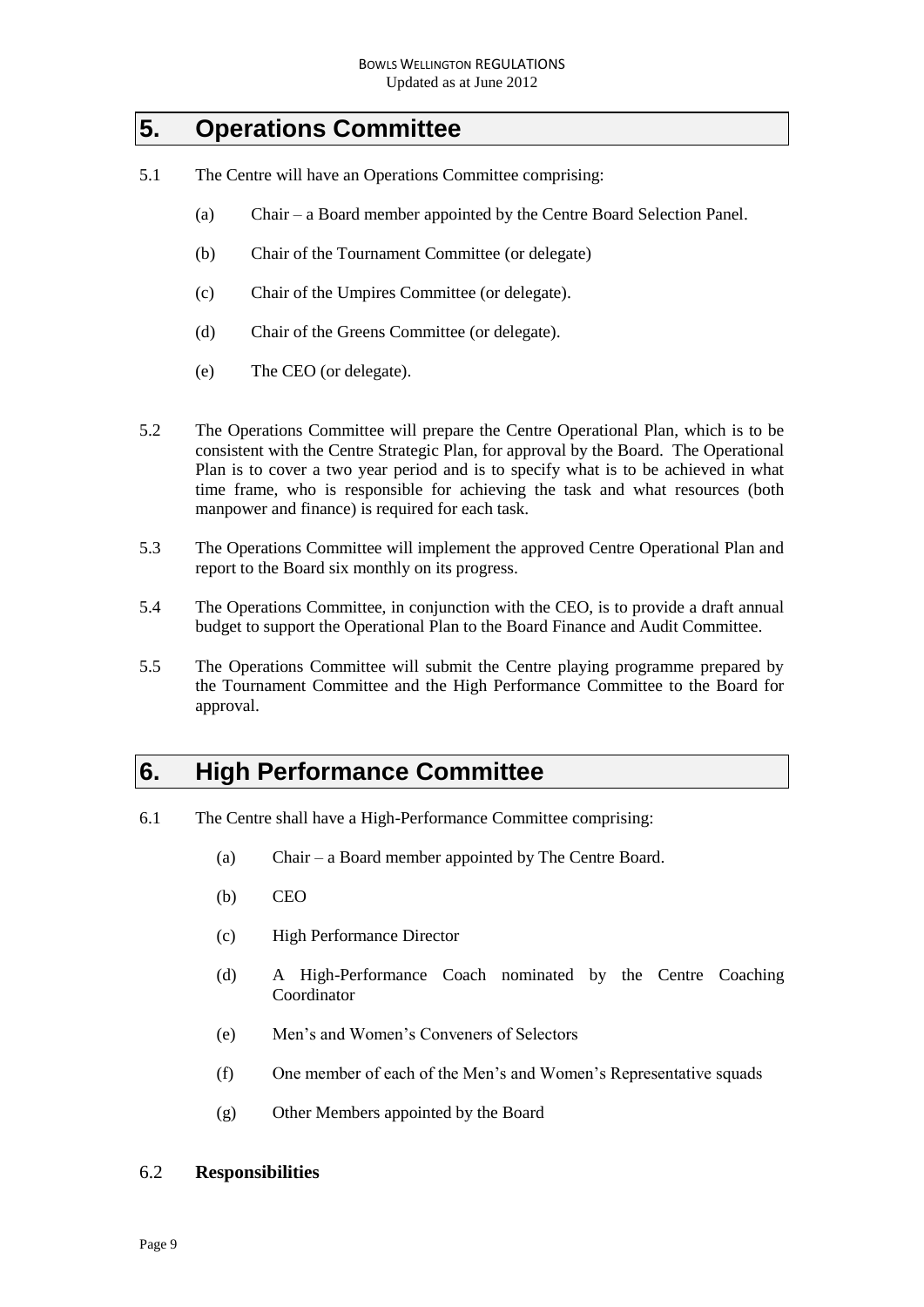#### BOWLS WELLINGTON REGULATIONS Updated as at June 2012

- (a) Formulate and recommend to the Board the necessary strategic direction of the Centre's High Performance programme, including the structure, goals and supporting policies.
- (b) Contribute to the Centre's Strategic and Operational Plans by identifying key trends and making long-term projections for the high performance and talent development aspects of the sport.
- (c) Determine and publish the Terms of Reference for the members of the High Performance Committee.
- (d) Responsible for developing annual plans and budgets for the high performance programme. This is to include recommendations on the timing, frequency and duration of key competitions and long term priorities.
- (e) Formulate the nature, scope and process for all high performance programme appointed and contracted positions for Board approval.
- (f) Formulate squad and team selection criteria and procedures.
- (g) Provide quality advice to those working in the high performance programme.
- (h) Monitor Bowls NZ high performance programmes.
- (i) Ensure effective use of allocated resources to achieve agreed goals and desired outcomes in association with the High Performance Director.

#### 6.3 **Appointment**

- (a) Members of the High Performance Committee will be appointed by the Board for a period of two years. They will be eligible for reappointment.
- (b) The Board will take advice from the High Performance Committee, the High Performance Director, the Centre Coaching Coordinator and any other appropriate person when making an appointment.
- (c) The Board may, if it wishes, call for registration of interest for people to fill appointments on the High Performance Committee, but this is not necessary.
- (d) Independent Members need not be members of Bowls New Zealand.

### <span id="page-9-0"></span>**7. Finance and Audit Committee**

- 7.1 The Centre shall have a Finance and Audit Committee comprising:
	- (a) Chair a Board member appointed by The Centre Board.
	- (b) A further Board Member
	- (c) CEO
	- (d) Centre Financial Advisor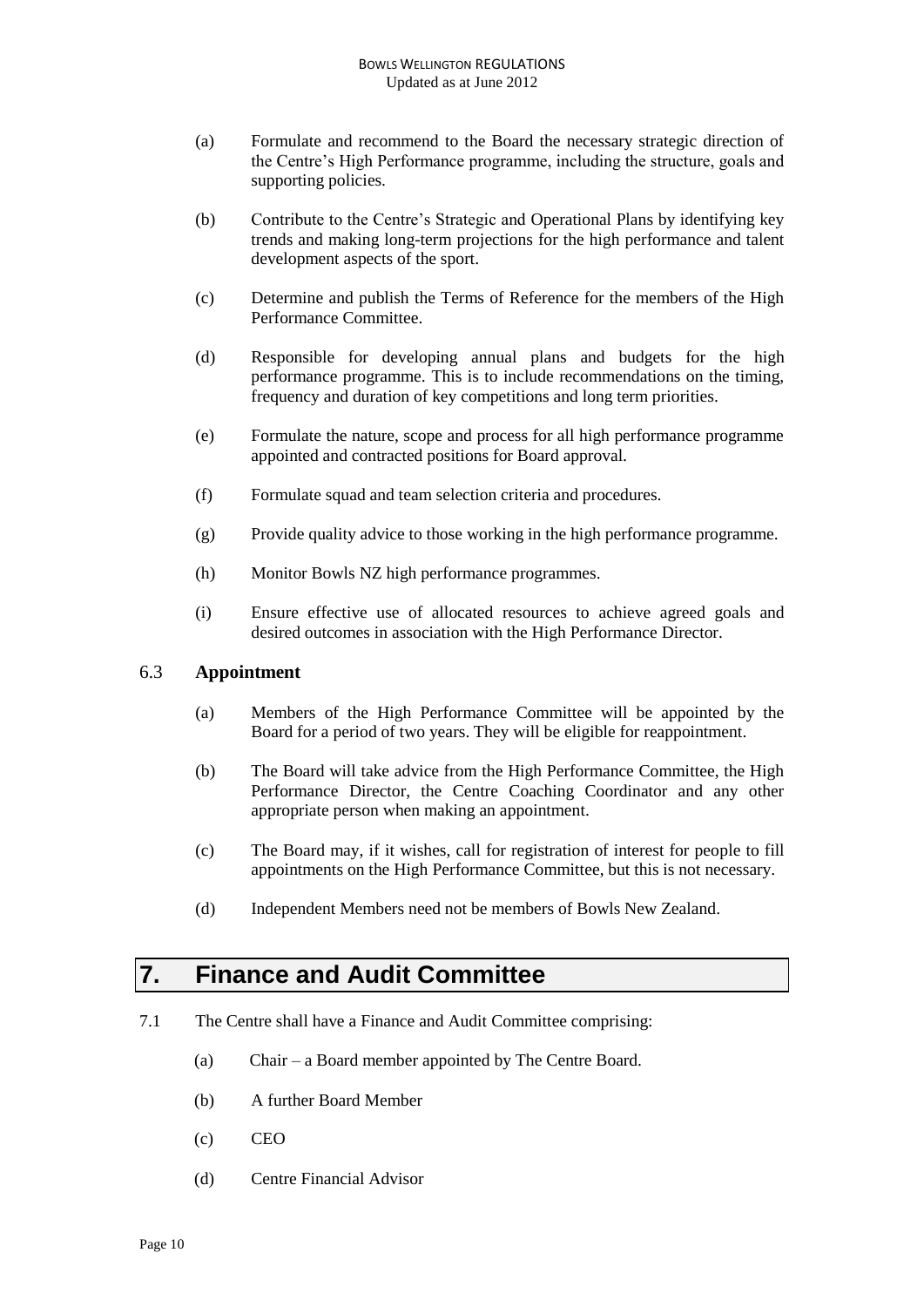(e) Other Independent Members as the Board may decide from time to time

#### 7.2 **Responsibilities**

- (a) The Finance and Audit Committee will meet a minimum of two times per year.
- (b) Oversee and monitor the accounting and reporting functions, including methodology for preparation of management accounts.
- (c) Determine the adequacy of the internal controls around the assets and records of Bowls Wellington.
- (d) Recommend to the Board the appropriate authorisation and approval levels for expenditure of Bowls Wellington funds.
- (e) Recommend the Annual Budget to the Board for approval.
- (f) Recommend the Annual Accounts to the Board for the approval of the Annual General Meeting.
- (g) Review the full audit report, audit adjustments and unrecorded misstatements to determine if full integrity exists within the financial reporting process.
- (h) Recommend to the Board the nomination of the independent auditor.

#### 7.3 **Appointment**

- (a) Members of the Finance and Audit Committee will be appointed by the Board for a period of two years. They will be eligible for reappointment.
- (b) The Board will take advice from the Chair of the Finance and Audit Committee and any other appropriate person when making an appointment.
- (c) The Board may, if it wishes, call for registration of interest for people to fill appointments on the Finance and Audit Committee, but this is not necessary.
- (d) Independent Members and the Centre Financial Advisor need not be members of Bowls New Zealand.

### <span id="page-10-0"></span>**8. Club Delegates and Clusters**

- 8.1 Each Club affiliated to Bowls Wellington shall appoint a Delegate to vote on its behalf at General Meetings as specified in the Bowls Wellington Constitution Rules 23.5 and 23.6.
- 8.2 Each Board Member and each member of the Operations Committee will be allocated a "cluster" of Clubs. Within six weeks of each Board meeting the clusters will be assembled to be briefed by their allocated members on the activities of the Board and the Operations Committee. The cluster may contain members of the Club Executive in addition to their Delegate to a maximum of three representatives per Club. The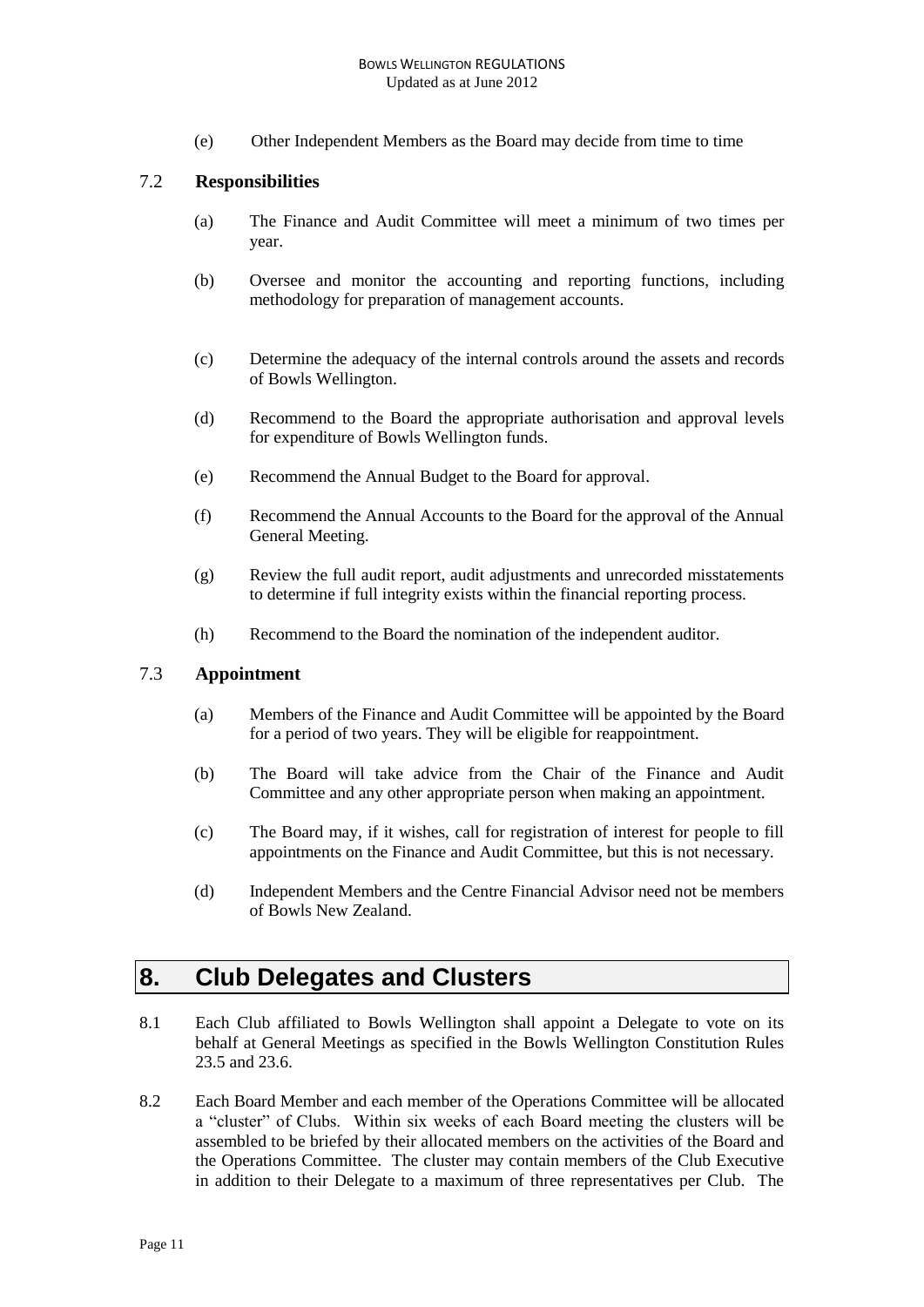Board Member and Operations Committee member will brief the cluster on the activities of the Board and Operations Committee. The meeting of the cluster is also an opportunity for the Board Member and the Operations Committee member to be briefed on the views and concerns of their Clubs which they are required to express at their next Board or Operations Committee meeting. Meeting dates for clusters are to be published in the Centre Handbook annually.

## <span id="page-11-0"></span>**9. Centre Judicial Committee**

#### 9.1 **Proceedings for Misconduct**

#### 9.1.1 **Commencement of Proceedings**

- (a) Any person, Member, Member Club, who considers that a Member Club or other Member of the Centre, or an official of the Centre, has engaged in Misconduct under:
	- (i) Rule 25.2 of the Centre Constitution, or
	- (ii) Where the Centre is the Controlling Body, under Rule 25.1(a) of the Centre Constitution,

may refer the allegation of Misconduct to the CEO of the Centre for determination by the Centre Judicial Committee.

(b) An allegation in Regulation 9.1.1(a) shall be submitted in writing in the prescribed form set out in Annexure A and must be submitted as soon as possible and no later than [14] days after the alleged incident or incidents of Misconduct occurred. The Centre Judicial Committee in its discretion may accept an allegation after 14 days if exceptional circumstances exist.

### 9.1.2 **Procedure for Hearing**

- (a) Upon the CEO receiving an allegation of Misconduct under Regulation 9.1.1 s/he shall as soon as practicable:
	- (i) determine the availability of the Centre Judicial Committee members and request the Chairperson of the Centre Board to appoint the Chairperson of the Centre Judicial Committee;
	- (ii) notify the other parties affected by the allegation of the fact that notice has been received and send to them copies of the allegation and any documentation or materials received in relation to it;
	- (iii) request the Chairperson of the Centre Judicial Committee, in consultation with the other members of the Centre Judicial Committee, to determine a date, time and place for the hearing of the allegation;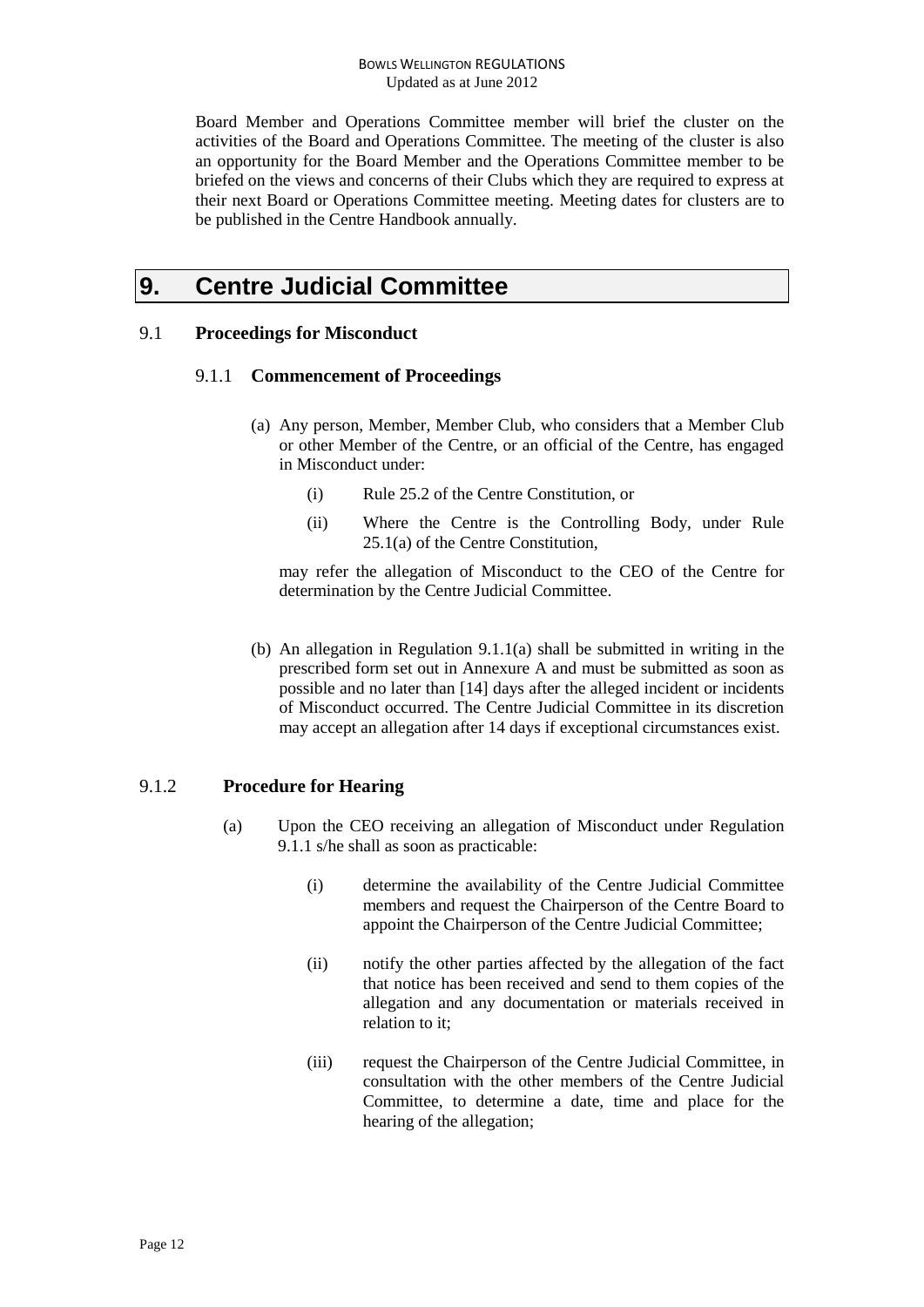- (iv) appoint a Committee Secretary for the Centre Judicial Committee, who shall be a person independent of the Centre and of the parties to the allegation of Misconduct;
- (v) give the parties affected by the allegation at least 7 days notice of the hearing, unless the Centre Judicial Committee considers that the allegation must be determined urgently, in which case it may vary the timeframes set out in these Regulations. The notice of the hearing shall:
	- be in writing;
	- state whether the party or parties concerned, are required to appear or whether the allegation will be determined on the papers;
	- state the nature of the hearing and the matters or alleged offence(s) the subject of determination, the possible penalty or penalties and the date, place and time of the hearing; and
	- be delivered personally, by post and/or email and/or facsimile to the last known address or facsimile number of the party or parties concerned.
- (b) Subject to these Regulations, the Centre Judicial Committee shall conduct the hearing as it sees fit and in particular it may accept evidence whether or not it would otherwise be legally admissible in a Court of Law and it shall not require any unnecessary formality, provided that it must comply with the principles of natural justice.
- (c) The Chairperson may, if necessary, make orders as to the direction of the hearing.
- (d) The hearing shall take place as soon as practicable. It may be held in person, by consideration of written submissions, by telephone or video conference, or any combination of the above or otherwise as determined by the Centre Judicial Committee.
- (e) Persons appearing before the Centre Judicial Committee shall be entitled to call witnesses but must present their case in person unless the Centre Judicial Committee permits presentation through an advocate or legal representative. All parties and their witnesses shall be given a full opportunity to be heard.
- (f) If the person against whom the allegation is made is absent or fails to make any written submissions, or their witness is absent, a decision may be made by the Centre Judicial Committee in their absence or an adjournment may be granted. Before making such a decision in the person's absence the Centre Judicial Committee must satisfy itself that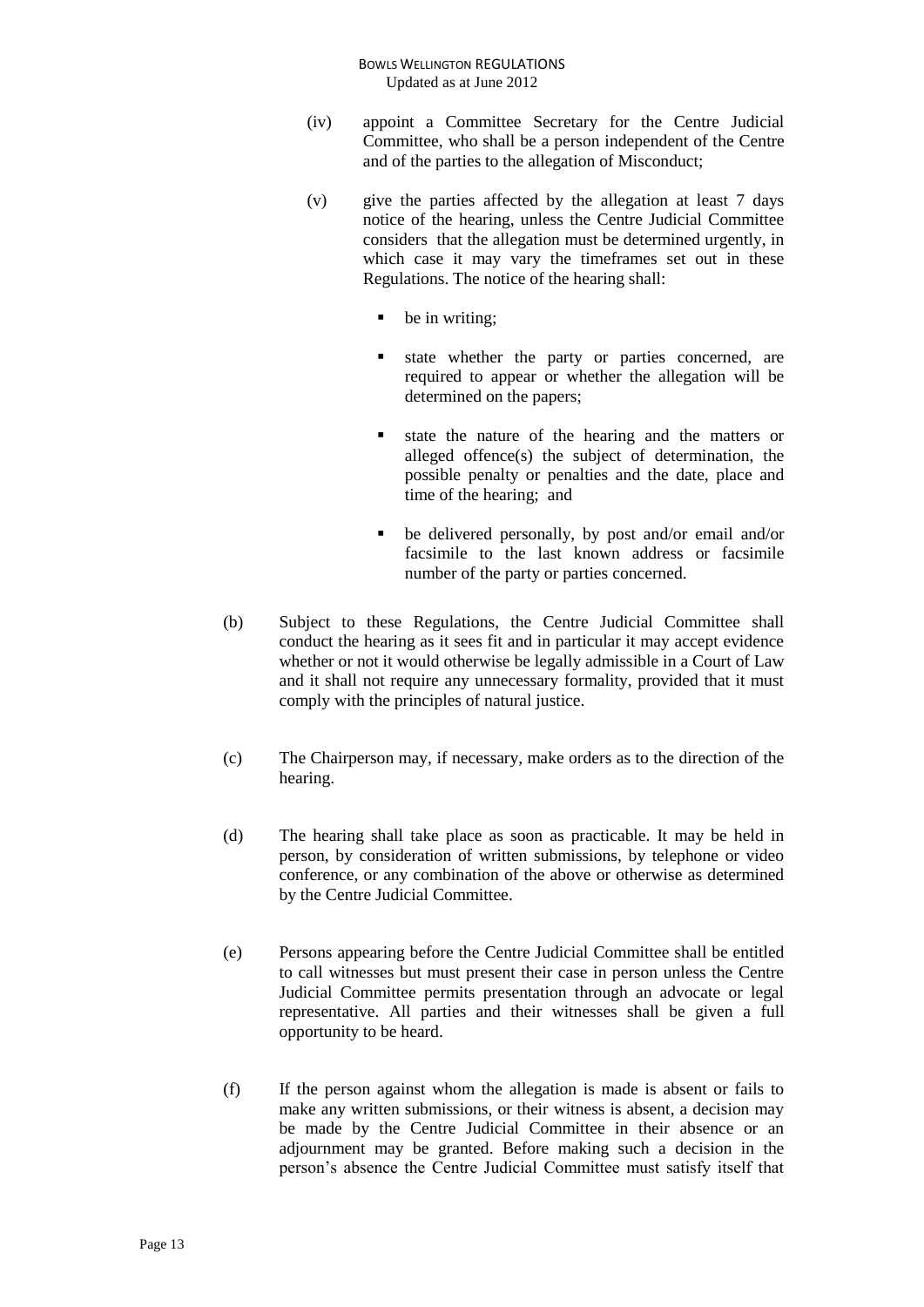the person concerned was aware of the time, date and place of hearing and had been requested to participate on the hearing in accordance with these Regulations.

- (g) If the hearing is in person, the Chairperson shall, at the commencement of it, announce the opening of the hearing, stating the Judicial Committee's authority, jurisdiction, composition and the nature and purpose(s) of the hearing.
- (h) At the commencement of the hearing, the procedure to be followed at a hearing shall be clearly explained by the Chairperson. The Chairperson shall in every case determine who is entitled to be present throughout the hearing during evidence and submissions (including representatives of the media) and whether or not the proceedings are to be confidential.
- (i) The allegation(s) which are the subject of the hearing shall then be read to the person(s) concerned. The body or person making the allegation(s) shall be given the opportunity to give evidence and make submissions about those allegations. The person(s) concerned will be given the opportunity to respond to this evidence and submission. Any witnesses called by either the reporting body or the person(s) concerned will be given the opportunity to give evidence or make submissions. Witnesses may be questioned on their evidence by members of the Centre Judicial Committee, and other parties to the matter as determined by the Chairperson. Evidence and/or submissions may be given in writing.
- (j) The Centre Judicial Committee will consider the evidence presented. The Centre Judicial Committee may adjourn the hearing if necessary to do so. No other person shall be present or partake in any discussion with the Centre Judicial Committee at this time.
- (k) The Committee Secretary shall keep a record of the hearing, in the form determined by the Centre Judicial Committee, and any decision made.
- (l) The Centre Judicial Committee shall have the power to request the attendance of any member, or party or their representative at any proceedings before it. Where a person who is requested to attend, fails to attend or participate (whether by telephone or otherwise) in the hearing without reasonable excuse and explanation for that failure, the Centre Judicial Committee may draw inferences from that failure to attend.

### 9.1.3 **Procedure after Hearing**

(a) If, after hearing from the parties, the Centre Judicial Committee finds an offence of Misconduct has not been committed, it will advise the CEO as soon as possible, and dismiss the matter, accordingly.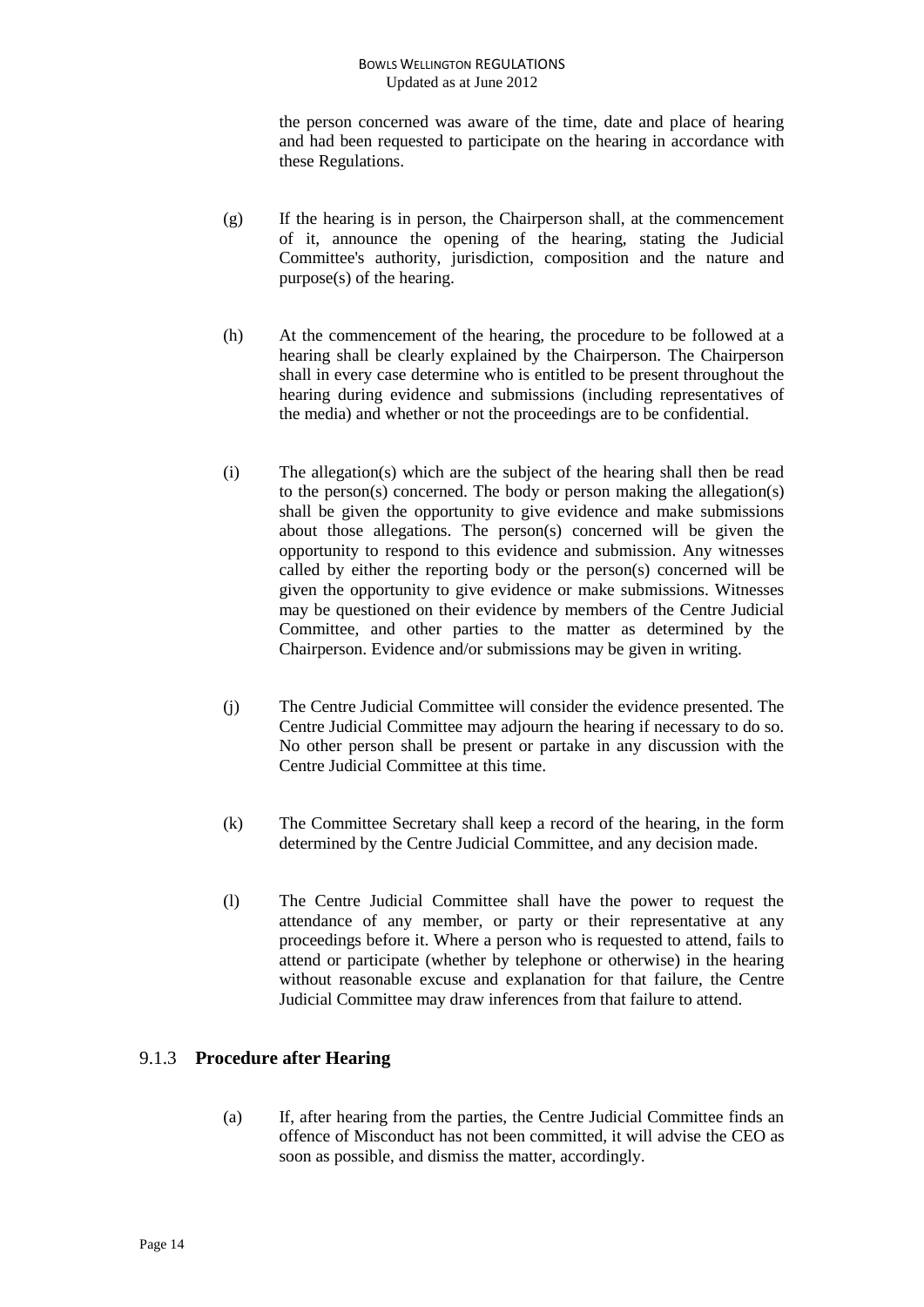- (b) If the Centre Judicial Committee finds an offence of Misconduct has been committed it may impose, in its discretion, an appropriate penalty or penalties set out in Regulation 9.1.4.
- (c) In addition, or in the alternative to imposing any penalty, the Centre Judicial Committee may, report its findings to the President with such recommendations as it considers appropriate.
- (d) If a decision cannot be given by the Centre Judicial Committee immediately after the hearing, the relevant party or parties must be advised of the date by which the decision will be given. The decision, any penalty, the reasons for the decision and notice of the person's appeal rights shall be given in writing to the parties and the Centre Board, signed by the Chairperson.

#### 9.1.4 **Recommendations and Penalties**

- (a) If the Centre Judicial Committee finds that an offence under Rule 25.2 of the Centre Constitution has been committed, it may impose any one or more of the following penalties:
	- (i) a reprimand;
	- (ii) suspension from such activities of the Centre and/or its Members, including competitions, tournaments, events, General Meetings or other meetings or functions, on such terms and for such period as it thinks fit;
	- (iii) exclusion from a particular competition, tournament, event, General Meetings or other meetings or functions of the Centre and/or its Members;
	- (iv) suspension or termination of membership of the Centre;
	- (v) fines, imposed in such manner and in such amount as the Judicial Committee thinks fit, to a maximum of \$1000;
	- (vi) any other penalty specified in these Regulations, or any policy, resolution or determination which the person has breached, failed, refused or neglected to comply with; or
	- (vii) such combination of any of the above penalties as the Judicial Committee thinks fit.
- (b) In addition to any penalty imposed under Regulation 9.1.4(a) or in the alternative to such penalty, after hearing an allegation of Misconduct the Centre Judicial Committee may make recommendations to the Centre Board through the CEO.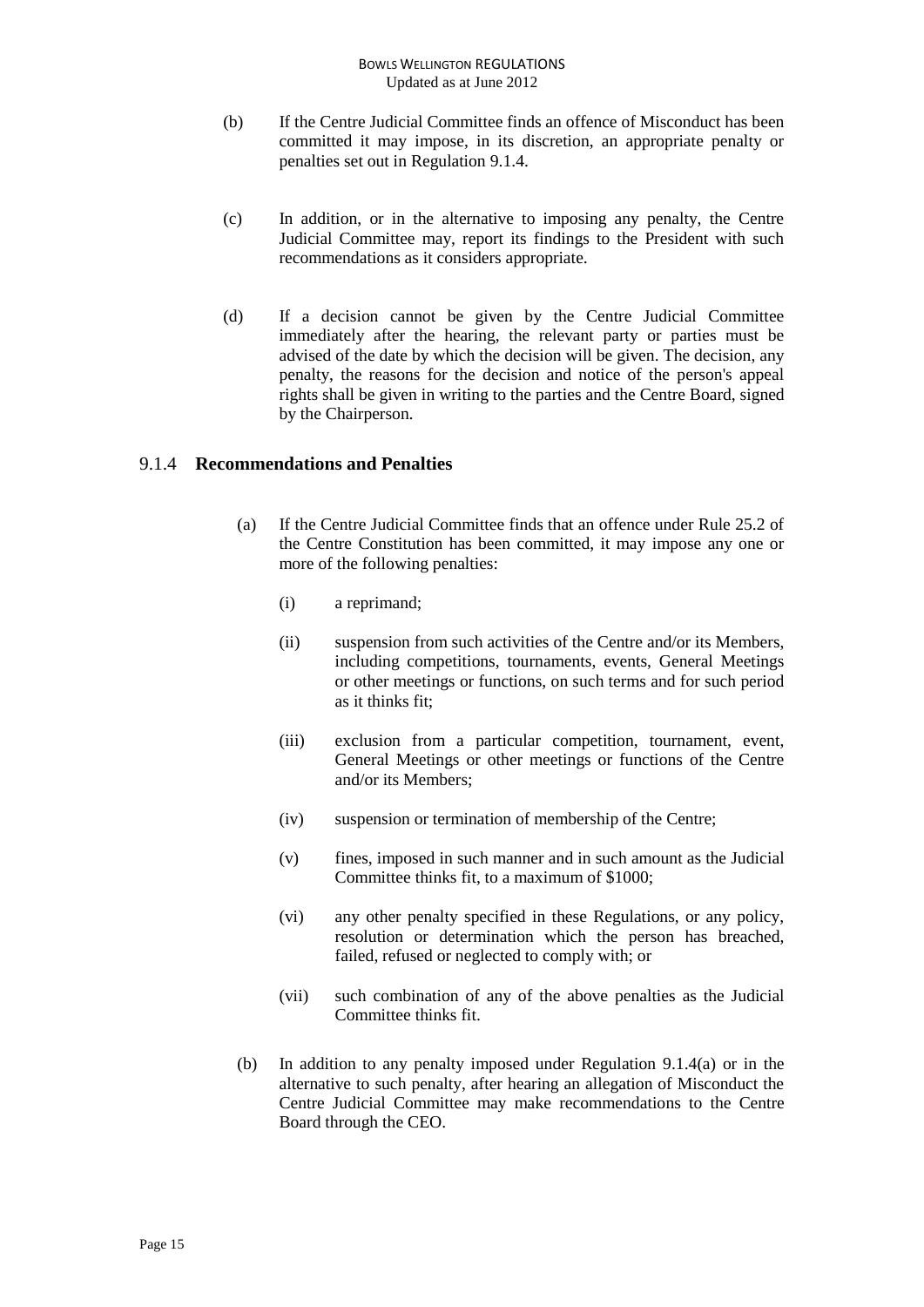(c) A decision of the Centre Judicial Committee under Rule 27.4 may be appealed under Rule 28 of the Constitution and Regulation 4.

#### 9.2 **Disputes**

#### 9.2.1 **Commencement of Dispute**

- (a) Where there is a Dispute under:
	- (i) Rule 26.1(f), (h) or (i) of the Centre Constitution, or
	- (ii) Where the Centre is the Controlling Body, Rule 26.1(a), (c), (e), (g) of the Centre Constitution,

any party to the Dispute may refer it to the CEO of the Centre for determination by the Centre Judicial Committee.

(b) A Dispute in Regulation 9.2.1(a) shall be submitted in writing in the prescribed form set out in Annexure B and must be submitted as soon as possible and no later than fourteen (14) days after the alleged incident or incidents giving rise to the Dispute occurred. The Centre Judicial Committee in its discretion may accept a Dispute after fourteen (14) days if exceptional circumstances exist.

#### 9.2.2 **Procedure for Resolving Dispute**

- (a) Upon the CEO receiving notice of a Dispute under Regulation 9.2.1 s/he shall as soon as practicable:
	- (i) determine the availability of the Centre Judicial Committee members and request the Chairperson of the Centre Board to appoint the Chairperson of the Centre Judicial Committee;
	- (ii) notify the other parties affected by the Dispute of the fact that the Dispute has been referred to the Centre Judicial Committee and send to them copies of the Dispute and any documentation or materials received in relation to it;
	- (iii) request the Chairperson, duly appointed in consultation with the other members of the Centre Judicial Committee, to determine a date, time and place for the hearing of the Dispute;
	- (iv) appoint a Committee Secretary for the Centre Judicial Committee, who shall be a person independent of the Centre and of the parties to the Dispute;
	- (v) give the parties affected by the allegation at least 7 days notice of the hearing unless the Centre Judicial Committee considers that the Dispute must be determined urgently, in which case it may vary the timeframes set out in these Regulations. The notice of the hearing shall:
		- $\bullet$  be in writing;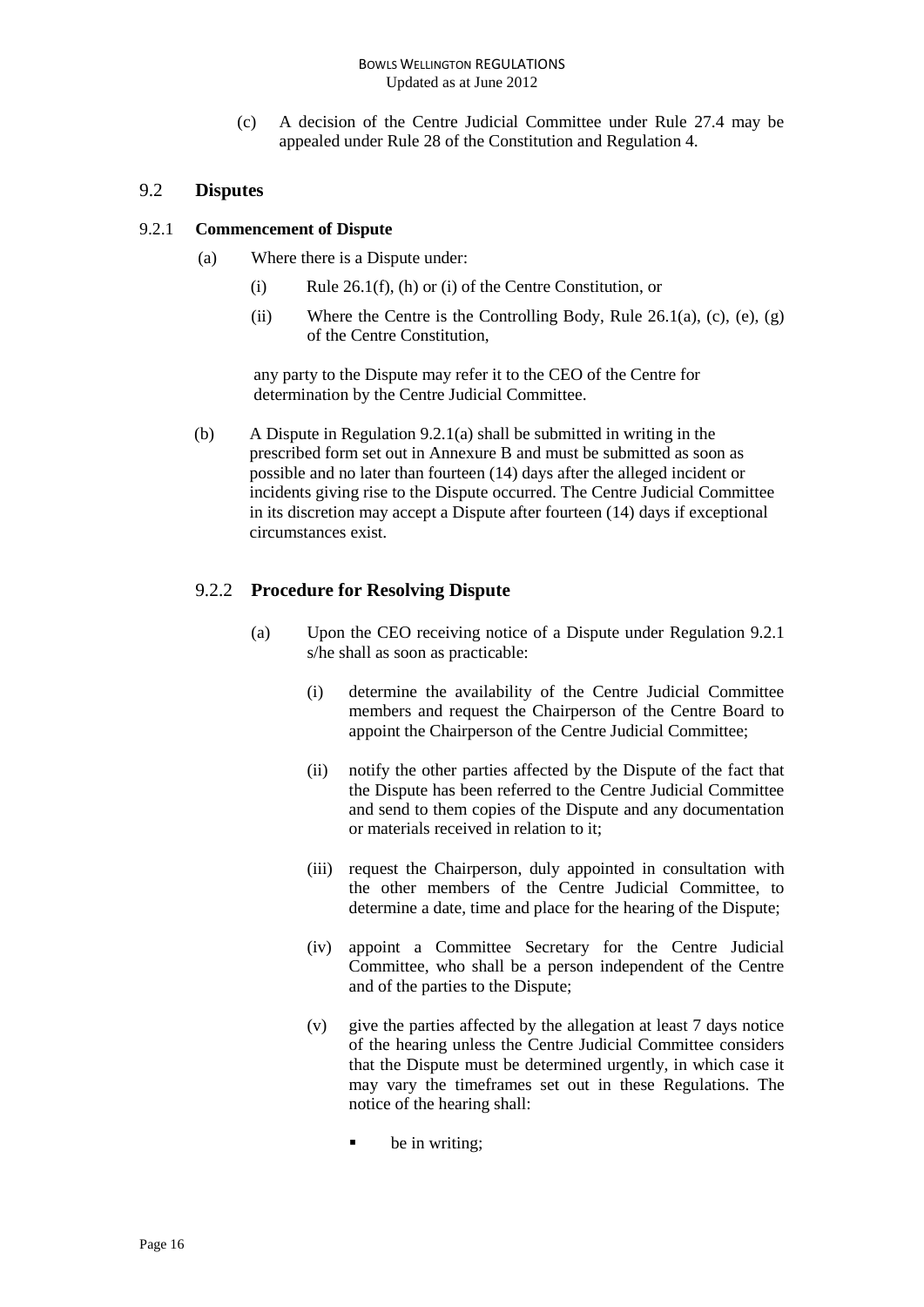BOWLS WELLINGTON REGULATIONS Updated as at June 2012

- state whether the party or parties concerned, are required to appear or whether the Dispute will be determined on the papers;
- state the date, place and time of the hearing; and
- **be delivered personally, by post and/or email and/or by** facsimile to the last known address or facsimile number of the party or parties concerned.
- (b) If after enquiry and agreement of the parties, the Centre Judicial Committee considers that there is a reasonable prospect of the Dispute being resolved by further discussion and/or mediation, rather than by determination of the Centre Judicial Committee, it may refer the Dispute to the CEO for him/her to appoint an independent mediator which is acceptable to both parties. The parties to the Dispute shall share the cost of the mediator equally.
- (c) A mediator appointed under Regulation.9.2.2 (b) shall have no power to make a determination, but shall mediate the Dispute to see whether an agreement can be reached between the parties. The parties shall determine, by agreement, the time period in which they will attempt to resolve the Dispute by mediation.
- (d) If by the agreed time period an agreement is reached on the outcome of the Dispute, the mediator shall notify the CEO of the outcome. If an agreement cannot be reached within the agreed time period, the Dispute shall be referred back to the Centre Judicial Committee for determination under these Regulations.
- (e) The procedures of the Centre Judicial Committee set out in Regulations 9.1.2(b) to 9.1.2 (l) with any consequential modifications shall apply to Disputes.

#### 9.2.3 **Procedure after Hearing**

- (a) Once the Centre Judicial Committee has determined the outcome of the Dispute, the decision, and the reasons for the decision and notice of the person's appeal rights shall be given in writing to the parties and the Centre Board, signed by the Chairperson.
- (b) In addition, or in the alternative to determining the outcome of a Dispute the Centre Judicial Committee may, report its findings to the CEO with such recommendations as it considers appropriate.
- (c) If a decision cannot be given by the Centre Judicial Committee immediately after the hearing, the relevant party or parties must be advised of the date by which the decision will be given.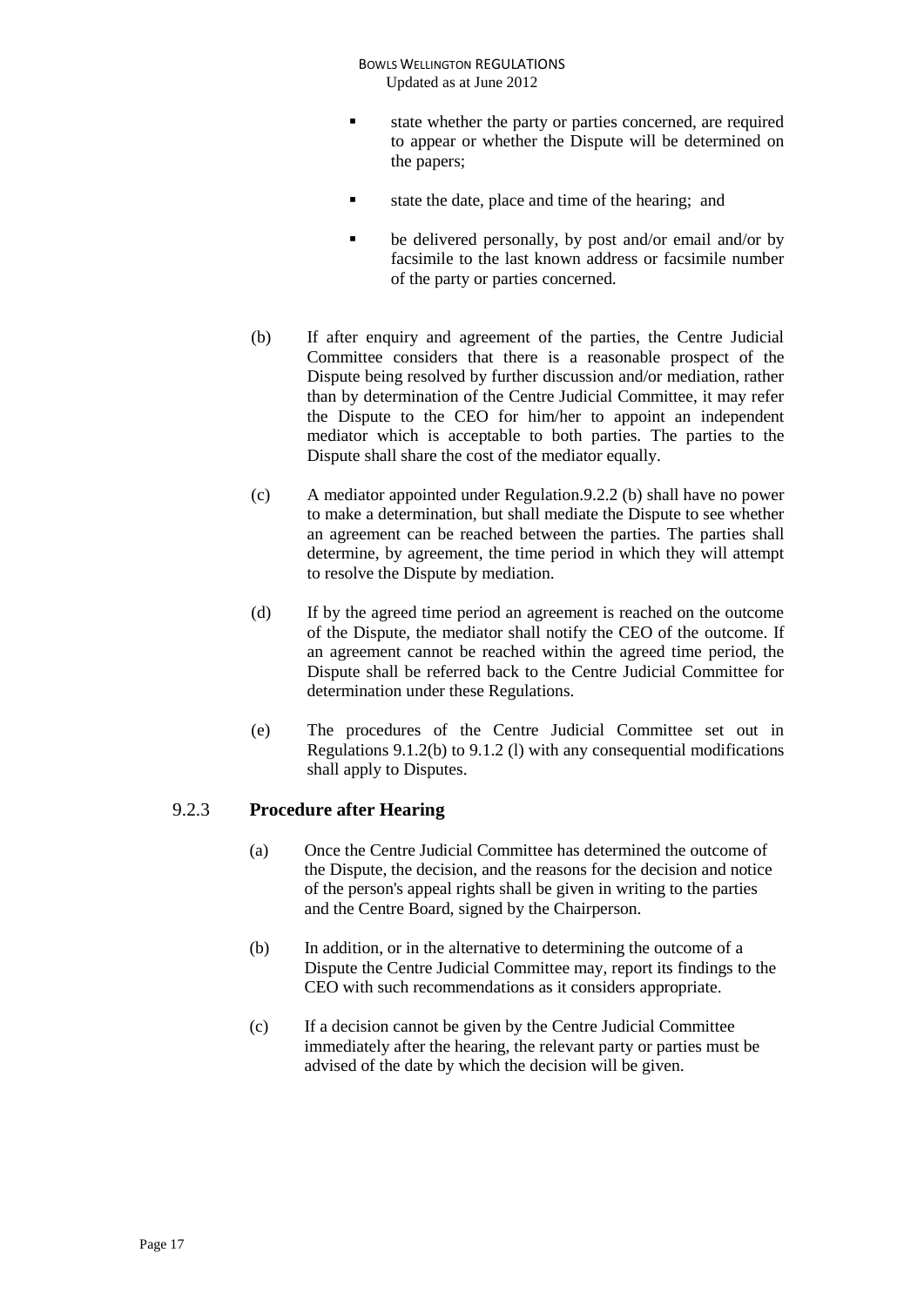## <span id="page-17-0"></span>**10. Appeals**

#### 10.1 **Commencement of Appeal to Centre Judicial Committee**

- 10.1.1 Where a party referred to in Rules 28.1(b), or (c) of the Centre Constitution wishes to appeal to the Centre Judicial Committee, the Appellant must give written notice of their appeal (as set out in Regulation 10.1.4) to the CEO within 14 days of the decision appealed against being advised in writing to the Appellant.
- 10.1.2 In addition to Regulation 10.1.1, the Appellant shall pay a non-refundable fee of \$100 (incl GST) to the Centre within 14 days of the decision appealed against being advised in writing to the Appellant.
- 10.1.3 Any appeal under Regulation 10.1.1 shall be limited to any one or more of the following grounds:
	- (a) that natural justice was denied;
	- (b) the decision making body acted ultra vires or beyond its powers;
	- (c) that substantially new evidence has become available after the decision which is being appealed;
	- (d) in respect of Misconduct proceedings only, that the penalty was either excessive or inappropriate.
- 10.1.4 The Notice of Appeal in Regulation 10.1.1 must:
	- (a) set out the grounds of appeal;
	- (b) set out the outcome which is sought;
	- (c) be accompanied by a statement or statements of evidence setting out the facts of the matter;
	- (d) be accompanied by a written submission setting out why and how the Appellant considers the Centre Judicial Committee's decision was wrong; and
	- (e) be in the prescribed form as set out in Annexure C.

#### 10.2 **Procedure for Appeals**

- 10.2.1 Upon the CEO receiving notice of Appeal under Regulation 10.1.1 s/he shall as soon as practicable:
- (1) determine the availability of the Centre Judicial Committee members;
- (2) notify the other parties affected by the Appeal of the fact that the Appeal has been referred to the Centre Judicial Committee and send to them copies of the Notice of Appeal and any documentation or materials received in relation to it;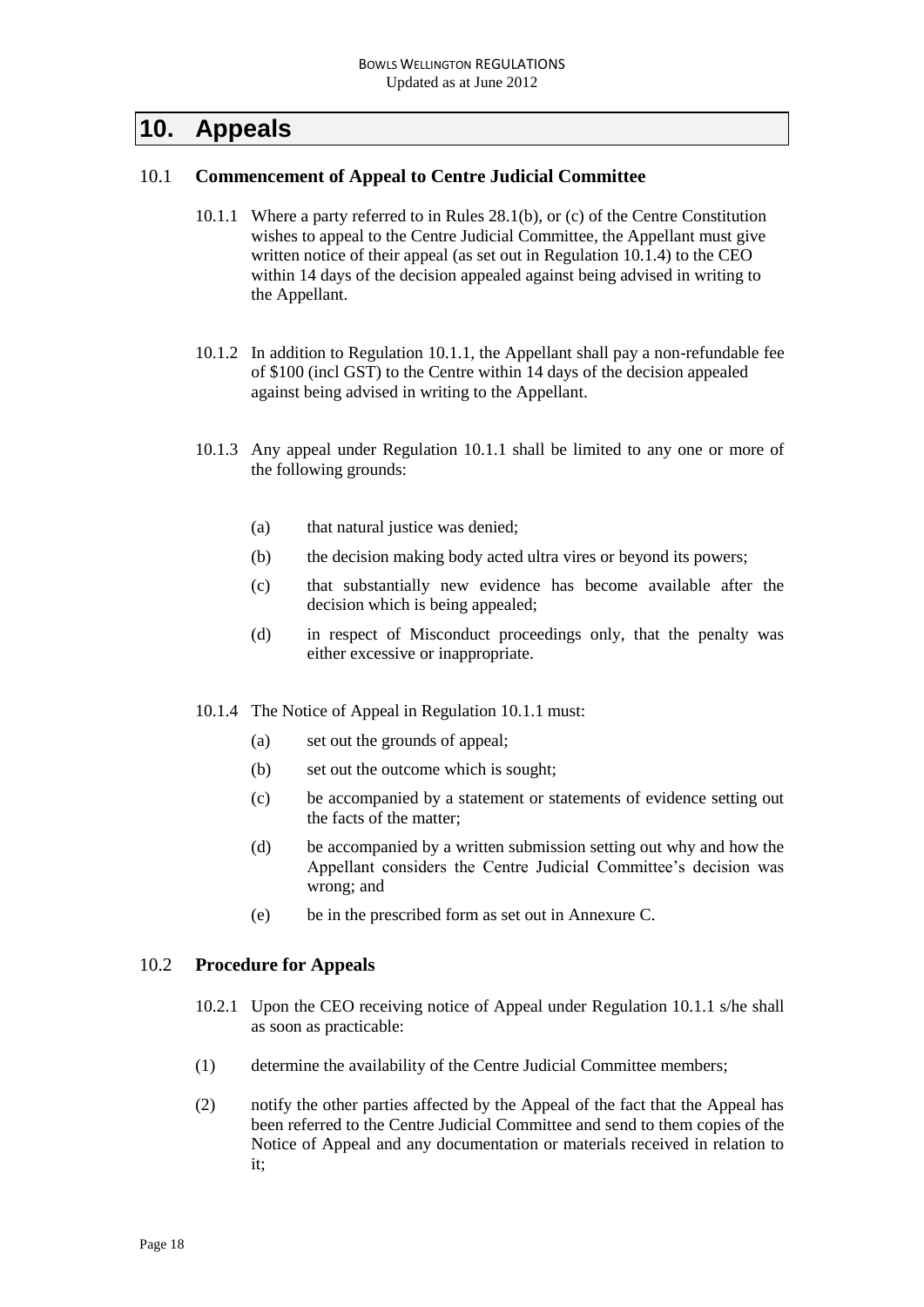- (3) request the Chairperson, in consultation with the other members of the Centre Judicial Committee, to determine a date, time and place for the hearing of the Appeal;
- (4) give the parties affected by the Appeal at least 7 days notice of the hearing, unless the Centre Judicial Committee considers that the Appeal must be determined urgently, in which case it may vary the timeframes set out in these Regulations. The notice of the hearing shall:
	- $\blacksquare$  be in writing;
	- state whether the party or parties concerned, are required to appear or whether the Appeal will be determined on the papers;
	- state the date, place and time of the hearing; and
	- be delivered personally, by post and/or by facsimile to the last known address or facsimile number of the party or parties concerned.
- 10.2.2 The procedures of the Centre Judicial Committee set out in Regulations 9.1.2(b) to 9.1.2(l), with any consequential modifications, shall apply to Appeals.
- 10.2.3 An Appeal under these Regulations shall not be by way of rehearing but shall be limited to the decision against which is being appealed. Notwithstanding this the Centre Judicial Committee may hear or rehear evidence which was heard before the decision making body, if in the interest of natural justice, it considers it appropriate to do so.
- 10.2.4 Having heard the Appeal, the Centre Judicial Committee may make the following orders:
	- (a) allow the Appeal and reduce or increase any penalty which was imposed by the organisation whose decision was appealed or impose any other penalty or sanction permitted by the Rules of the organisation whose decision was appealed;
	- (b) dismiss the Appeal;
	- (c) refer the matter back to the Club to re-hear the matter, with any such directions as it considers fit;
- 10.2.5 Once the Centre Judicial Committee has determined the outcome of the Appeal, the decision, and the reasons for the decision shall be given in writing to the parties and the Centre Board, signed by the Chairperson.
- 10.2.6 In addition, or in the alternative to determining the outcome of an Appeal the Centre Judicial Committee may, report its findings to the CEO with such recommendations as it considers appropriate.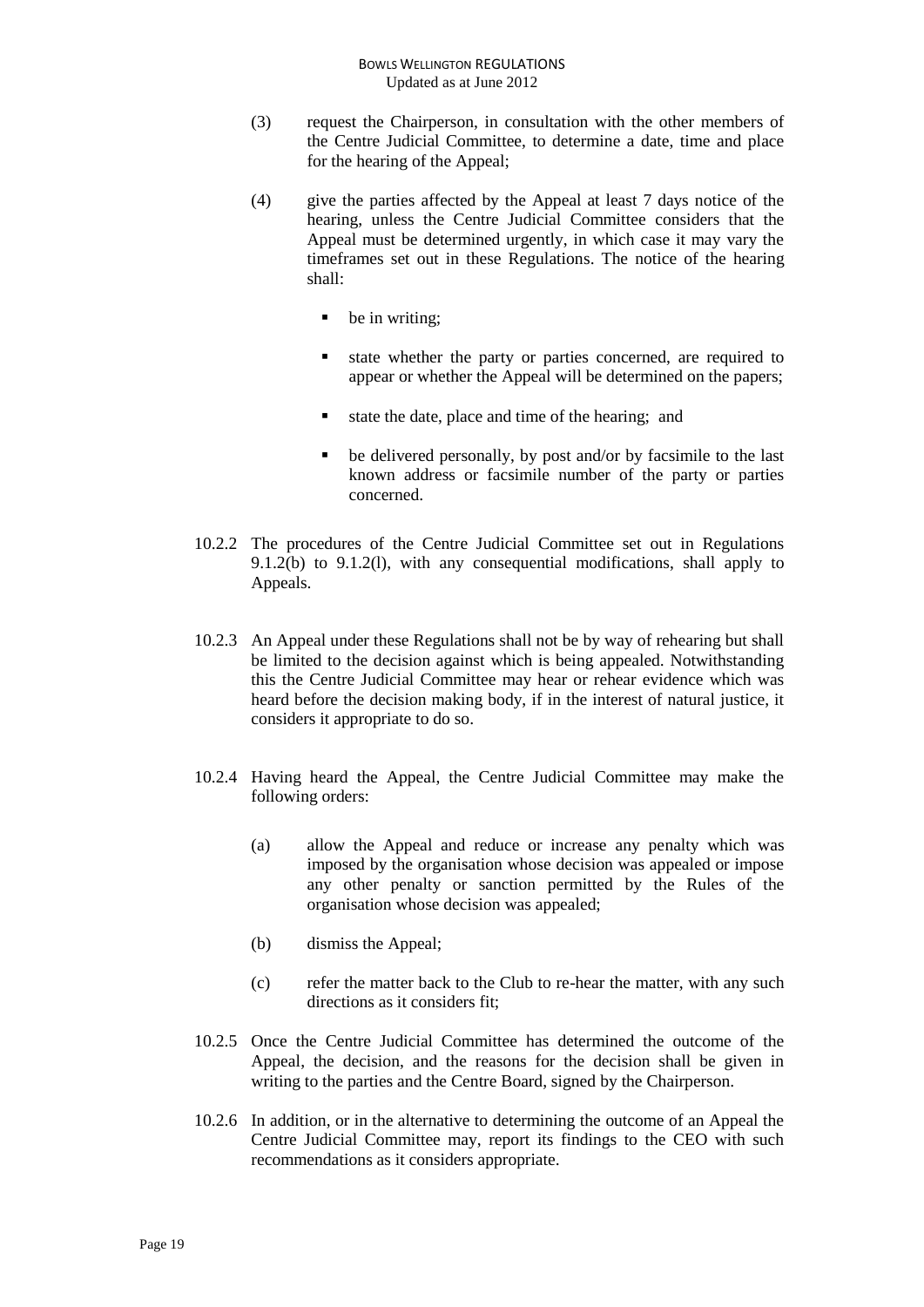- 10.2.7 If a decision cannot be given by the Centre Judicial Committee immediately after the hearing, the relevant party or parties must be advised of the date by which the decision will be given at the conclusion of the hearing,
- 10.2.8 During any Appeal relating to Misconduct under this Regulation, the persons against whom an allegation of Misconduct is made may be suspended, on such terms and for such period as the Centre Judicial Committee thinks fit.

#### 10.3 **Procedure for Appeal Against Decision of Centre Judicial Committee**

10.3.1 Where a party referred to in Rule 28.1(d) of the Centre Constitution wishes to appeal a decision of the Centre Judicial Committee, ("the Appellant") the Appellant must appeal in accordance with the Constitution and Regulations of Bowls NZ.

### <span id="page-19-0"></span>**11. Other Provisions Relating to the Centre Judicial Committee**

- 11.1 If upon receiving an allegation of Misconduct, a Dispute or an Appeal under these Regulations the Centre Judicial Committee considers that the matter is frivolous or is brought for vexatious reasons, it may dismiss the matter without a hearing. Before making such determination the Centre Judicial Committee may seek written submissions from the affected parties on the question of whether such matter is frivolous or vexatious.
- 11.2 Every decision of the Centre Judicial Committee under this Regulation shall be delivered or sent to the parties concerned. Immediately following such notification the decision shall be circulated as soon as possible to all Members of the Centre and to the Chief Executive of Bowls NZ.
- 11.3 All decisions of the Centre Judicial Committee shall, unless specified otherwise, take effect immediately upon the date the decision is dated.
- 11.4 Each party and person involved in any proceedings under these Regulations shall bear their own costs. The Centre Judicial Committee has no right to award costs however it may, in is discretion, if the Appellant is successful in their appeal, direct that the fee for the appeal (as described in Regulation 10.1.2) be refunded.
- 11.5 If the Centre Board is unable to, or does not appoint a lawyer to the Centre Judicial Committee under Rule 27.1(a) of the Constitution, the Centre Judicial Committee (through the Secretary) may appoint a legally qualified person to be present at the hearing to render advice or assistance concerning any legal issue raised in the hearing, provided that such person shall not vote in relation to the findings or decision of the Centre Judicial Committee.

### <span id="page-19-1"></span>**12-15 Reserved**

### <span id="page-19-2"></span>**16. Tournament Committee**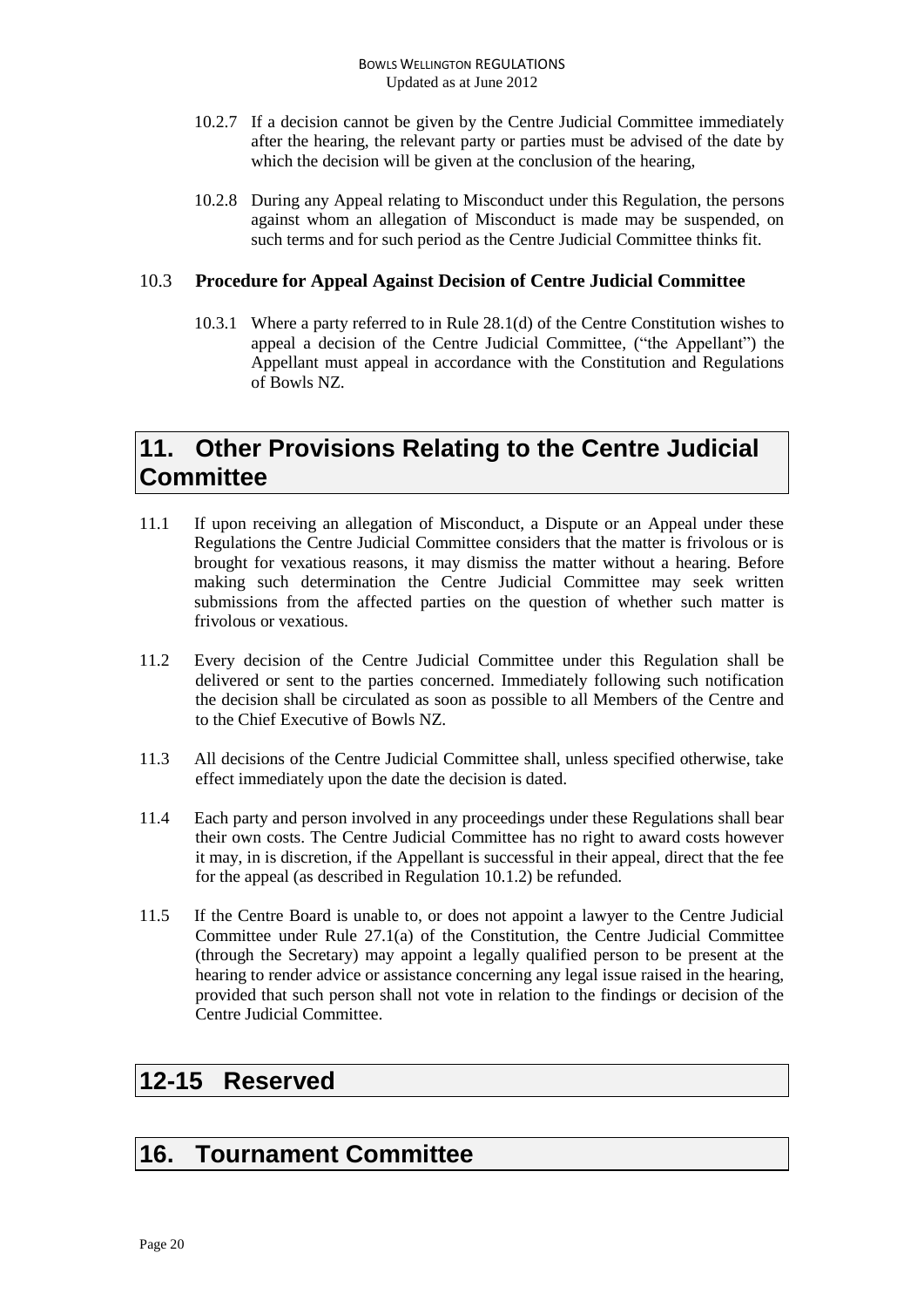- 16.1 The Centre will have a Tournament Committee comprising four persons appointed by the Centre Board one of whom will be elected as Chair.
- 16.2 The Tournament Committee will prepare the Centre playing programme including the Centre Representative programme (in conjunction with the Centre High Performance Committee). The Centre Playing programme will be submitted to the Board for approval through the Centre Operations Committee.
- 16.3 The Tournament Committee will implement the approved Centre playing programme. They may co-opt a number of Tournament Managers to assist them in running the Centre playing programmes.
- 16.4 The Tournament Committee will propose changes to the conditions of play for all Centre tournaments. Changes to the conditions of play should normally be processed annually through the Tournament Review Committee. If urgent changes are required they are to be submitted to the Board through the Operations Committee for approval. Such urgent changes are to be included in the consideration of the next Tournament Review Committee
- 16.5 **Tournament Review Sub-Committee.** Four players (two men and two women) and the Tournament Committee will comprise the Tournament Review Committee. Towards the end of the playing season, the Tournament Review Committee will review the Centre's playing programme and conditions of play for Centre Tournaments and recommend changes for the following year. The recommendations will be forwarded to the Clubs for consideration at a Cluster Meeting. The output of the Tournament Review Committee and the relevant Cluster Meeting will be submitted to the Board, through the Operations Committee, for approval.

## <span id="page-20-0"></span>**17. Centre Umpires Committee**

- 17.1 There shall be an Umpires Committee appointed by the Board consisting of a minimum of four registered Umpires. The term of appointment shall be for two years, with half of the committee retiring each year, but with the right of reappointment.
- 17.2 Appointments will be made in accordance with Bowls Wellington Regulation 20.
- 17.3 Any casual vacancy shall be filled by the Centre Board on the recommendation of the Centre Umpires Committee.
- 17.4 The Centre Umpires Committee shall elect its own Chair and, subject to any direction from the Centre Board, regulate its own meeting procedure as it deems necessary from time to time.
- 17.5 Finances will be held in a Centre Imprest account and for the exclusive use of the Centre Umpires Committee. There are to be three signatories, two from the Centre Umpires Committee and the Centre CEO. Two signatories are required on all transactions, one of which must be the Centre CEO.
- 17.6 Functions**.**

The functions of the Centre Coaches Committee, subject to any directions from the Centre Board and the Bowls NZ Coaching Coordinator, are: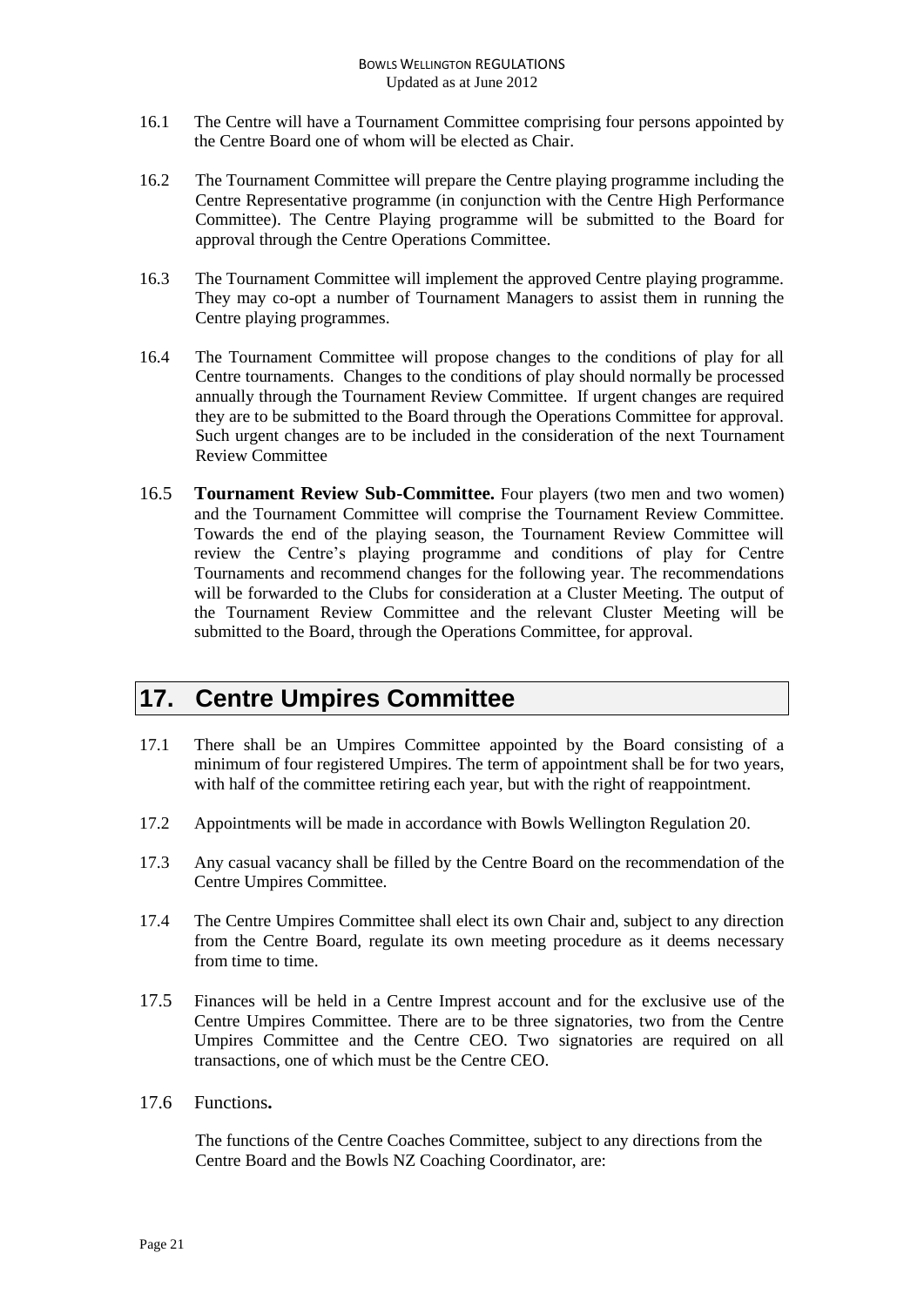- 17.6.1 To take such action as it deems appropriate to ensure the provision of competent umpires for the Game of Bowls throughout the Centre District.
- 17.6.2 To make recommendations to the Bowls NZ Umpires Committee regarding alteration, deletions or additions to the Laws of the Game.
- 17.6.3 To foster such educational and other work as may be deemed advisable in order to develop and maintain among all bowlers in the Centre District a high standard of knowledge and appreciation of the Laws of the Game, Regulations, conditions and etiquette of the Game of Bowls.
- 17.6.4 To take such action as it deems necessary to ensure that appropriate records of registered umpires are kept at Centre level.
- 17.6.5 To prepare and submit an annual report on its activities throughout the year for presentation to each Centre Annual General Meeting.
- 17.6.6 To carry out such other functions as may be prescribed from time to time by the Centre Board and/or the Bowls NZ Umpires Committee.

### <span id="page-21-0"></span>**18. Centre Coaches Committee**

- 18.1 There shall be a Coaches Committee appointed by the Board consisting of a minimum of four registered Coaches, one of whom will be appointed the Centre Coaching Coordinator. The term of appointment shall be for two years, with half of the committee retiring each year, and with the right of reappointment.
- 18.2 Appointments will be made in accordance with Bowls Wellington Regulation 20.
- 18.3 Any casual vacancy shall be filled by the Centre Board on the recommendation of the Centre Coaches Committee.
- 18.4 The Centre Coaches Committee shall elect its own Chair and, subject to any direction from the Centre Board, regulate its own meeting procedure as it deems necessary from time to time.
- 18.5 Finances will be held in a Centre Imprest account and used exclusively by the Centre Coaches Committee. There are to be three signatories, two from the Centre Coaches Committee and the Centre CEO. Two signatories are required on all transactions, one of which must be the Centre CEO.

#### 18.6 **Functions.**

The functions of the Centre Coaches Committee, subject to any directions from the Centre Board and the Bowls NZ Coaching Coordinator, are:

- 18.6.1 To take such action as it deems appropriate to ensure the provision of competent qualified coaches for the Game of Bowls throughout the Centre District.
- 18.6.2 To foster such educational and other work as may be deemed advisable in order to develop and maintain among all bowlers in the Centre District a high level of skill in the Game of Bowls.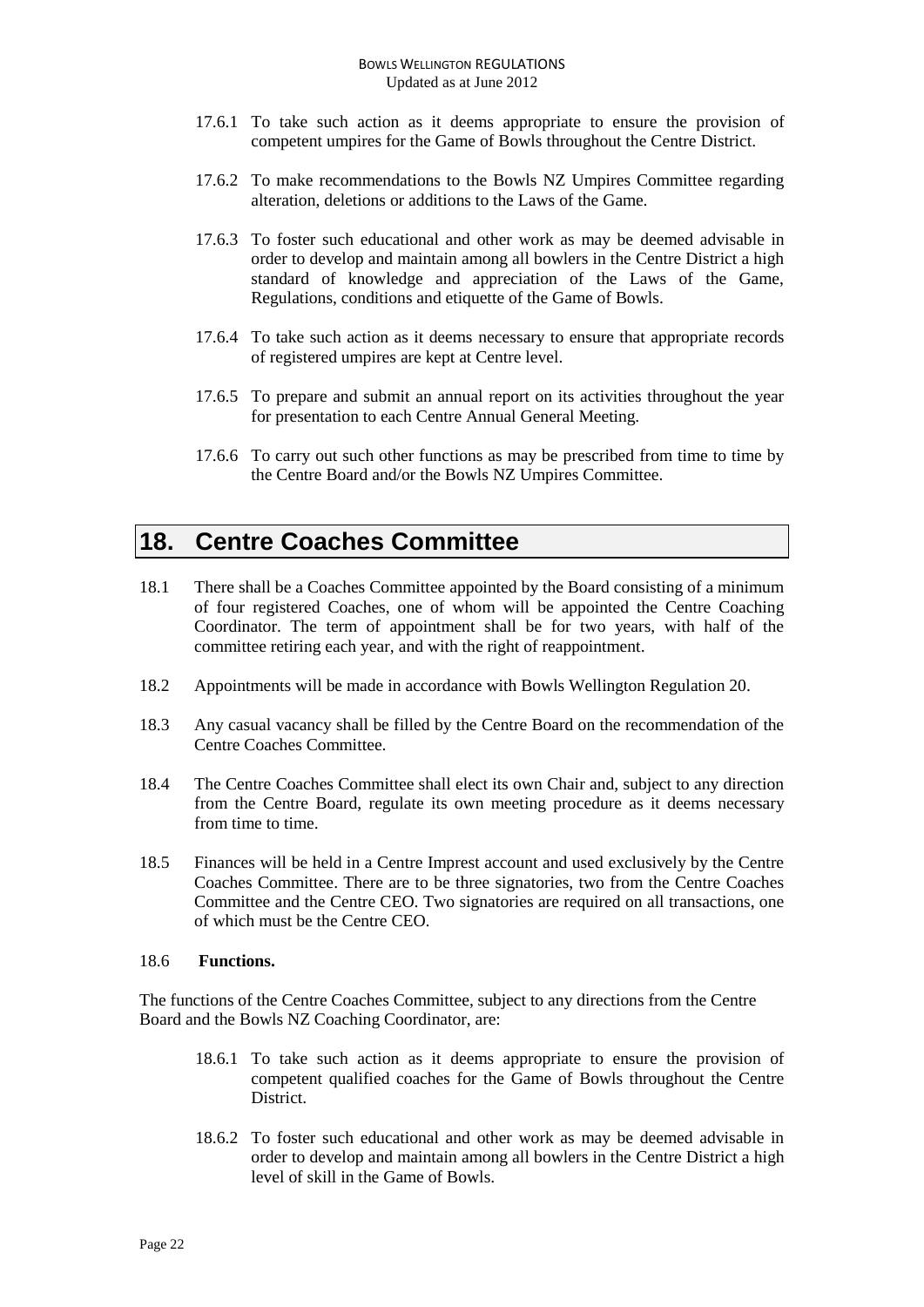- 18.6.3 Recommend to the Centre Operations Committee those coaches who are considered to have the knowledge and ability for their appointment as a coach to the various Representative teams. Appointments to such positions are to be made by the Centre Board on the recommendation of the Centre Operations Committee and the Centre Selectors.
- 18.6.4 To take such action as it deems necessary to ensure that appropriate records of registered coaches are kept at Centre level.
- 18.6.5 To prepare and submit an annual report on its activities throughout the year for presentation to each Centre Annual General Meeting.
- 18.6.6 To carry out such other functions as may be prescribed from time to time by the Centre Board and/or the Bowls National Coaching Coordinator.

### <span id="page-22-0"></span>**19. Centre Greens Committee**

- 19.1 There shall be a Greens Committee appointed by the Board consisting of a minimum of four Club Greens Superintendents. The term of appointment shall be for two years, with half of the committee retiring each year, and with the right of reappointment.
- 19.2 Appointments will be made in accordance with Bowls Wellington Regulation 20.
- 19.3 Any casual vacancy shall be filled by the Centre Board on the recommendation of the Centre Greens Committee.
- 19.4 The Centre Greens Committee shall elect its own Chair and, subject to any direction from the Centre Board, regulate its own meeting procedure as it deems necessary from time to time.
- 19.5 Finances will be held in a Centre Imprest account and used exclusively by the Centre Greens Committee. There are to be three signatories, two from the Centre Greens Committee and the Centre CEO. Two signatories are required on all transactions, one of which must be the Centre CEO**.**
- 19.6 Functions.

The functions of the Centre Greens Committee, subject to any directions from the Centre Board, are:

- 19.6.1 To take such action as it deems appropriate to ensure the provision of suitable greens for the game of bowls throughout the Centre District.
- 19.6.2 To inspect all greens within the Centre District and make recommendations to the Centre Operations Committee on their suitability for use at Centre events.
- 19.6.3 To foster such educational and other work as may be deemed advisable in order to develop and maintain among all Green Superintendents and Green Keepers a standard of knowledge to ensure that the greens in the Centre District are of the highest possible standard. To promote the structures provision and use of greenkeeping training.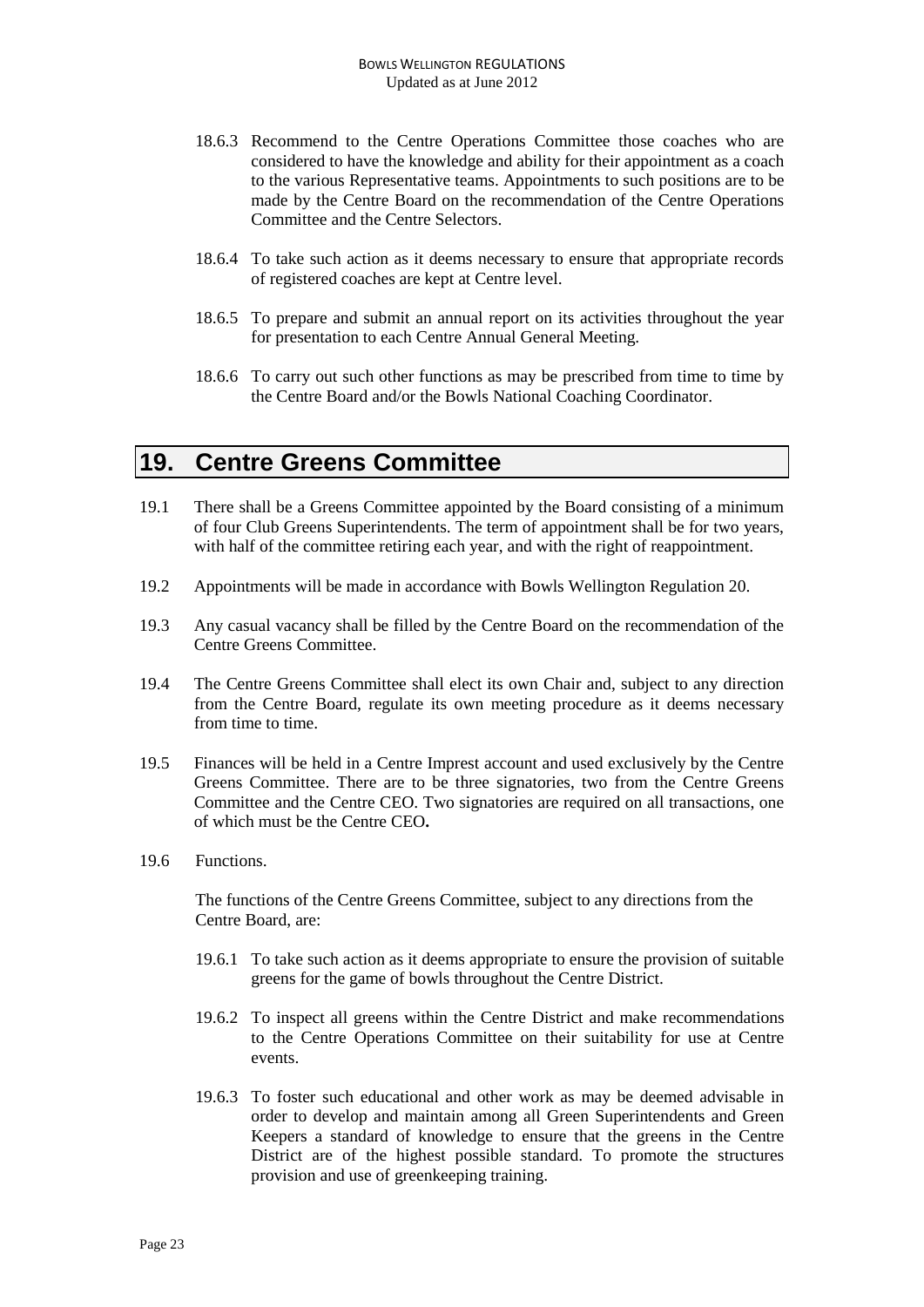- 19.6.4 To maintain contact with NZ Sports Turf Institute and to disseminate agronomic advice and research findings to all Clubs.
- 19.6.5 To take such action as it deems necessary to coordinate the provision of services and chemicals to Clubs.
- 19.6.6 To prepare and submit an annual report on its activities throughout the year for presentation to each Centre Annual General Meeting.
- 19.6.7 To carry out such other functions as may be prescribed from time to time by the Centre Board.

### <span id="page-23-0"></span>**20. Appointment to Centre Committees**

20.1 The CEO shall no later than the  $15<sup>th</sup>$  day of April each year, write to all member Clubs and any Umpires, Coaches or Greenkeepers Associations or like organisations and invite applications from suitably qualified persons for the positions on Tournament Umpires, Coaches and Greens Committees. The closing date shall be no later than the  $15<sup>th</sup>$  day of May each year. The Board will appoint the Members of the Tournament, Umpires, Coaches and Greens Committees no later than the 1<sup>st</sup> day of July each year. If there are insufficient applications the Board shall appoint suitably qualified persons to fill the positions. The CEO shall no later than 14 days prior to the Centre Annual General meeting, advise all member Clubs of the names of the persons on these Committee. In the event of a vacancy occurring the Board will appoint a suitably qualified replacement

### <span id="page-23-1"></span>**21. Selectors**

- 21.1 The Conveners of Men's and Women's Selectors shall be appointed by the Centre Board from applications received. Selectors will normally be appointed for a period of two years.
- 21.2 The Conveners of Men's and Women's Selectors will recommend to the Board through the Centre High Performance Committee appointments of assistants and coaches to their teams.
- 21.3 The duties of the Selectors shall be to select the teams for all Inter-Centre matches and in accordance with the Centre Constitution make nominations for Representative Teams.

#### 21.4 **Key Tasks:**

- (a) Select teams at all times on playing form.
- (b) Hold selection trials as deemed necessary.
- (c) Observe players to ascertain current playing form and attitude to bowling.
- (d) Attend Centre fixtures to observe players.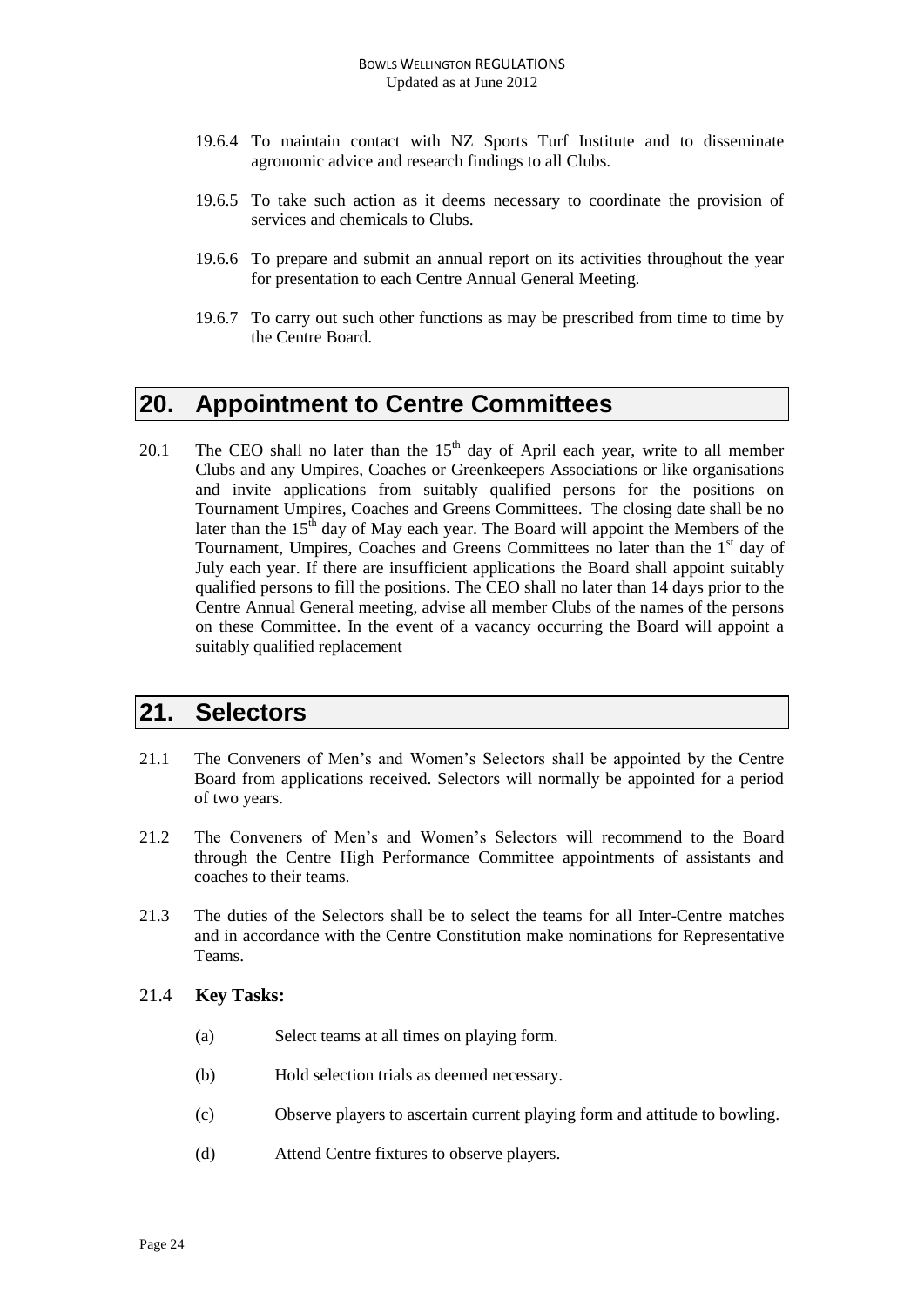- (e) Maintain record of player's representative appearances in collaboration with the CEO.
- (f) Liaise with Team Managers.
- (g) Liaise with Centre High Performance Committee to prepare a Player Development Programme.

### <span id="page-24-0"></span>**22. Colours**

- 22.1 The Centre and all Clubs shall comply with the clause relating to colours set out in the Constitution of Bowls NZ.
- 22.2 The colours of the Centre shall be Gold and Black.
- 22.3 No Club shall use the colours which are the same or similar to the Centre's colours without the prior approval of the Centre Board.

### <span id="page-24-1"></span>**23-26 Reserved**

### <span id="page-24-2"></span>**27. Matches, Tournaments, Competitions**

#### 27.1 **Centre and Club Open Tournaments**

The Centre may approve applications, conditions and posters lodged by its Clubs for the conduct of Club Open Tournaments and may itself conduct Centre Open Tournaments provided posters and/or conditions for such Tournaments conform to Bowls NZ requirements.

#### 27.2 **Matches**

The Centre Board shall determine the Inter Centre matches and competitions which it may enter for the Centre during the ensuing season, but the Centre Board shall have power to vary such decisions if, owing to subsequent circumstances it shall deem such variations to be in the best interests of the Centre.

### <span id="page-24-3"></span>**28. Tournament Conditions**

28.1 Conditions for all tournaments for which Bowls Wellington is the Controlling Body are published annually in the Bowls Wellington Information Handbook.

### <span id="page-24-4"></span>**29. Champion Club Trophy**

- 29.1 Points awarded towards the Dominion Cup (Men), and Noel Burn Tray (Women) is awarded as follows:
- 29.2 **Centre Open Events (including 7-Year and Under Pairs and Mixed Pairs)** [If players are from different Clubs points are shared]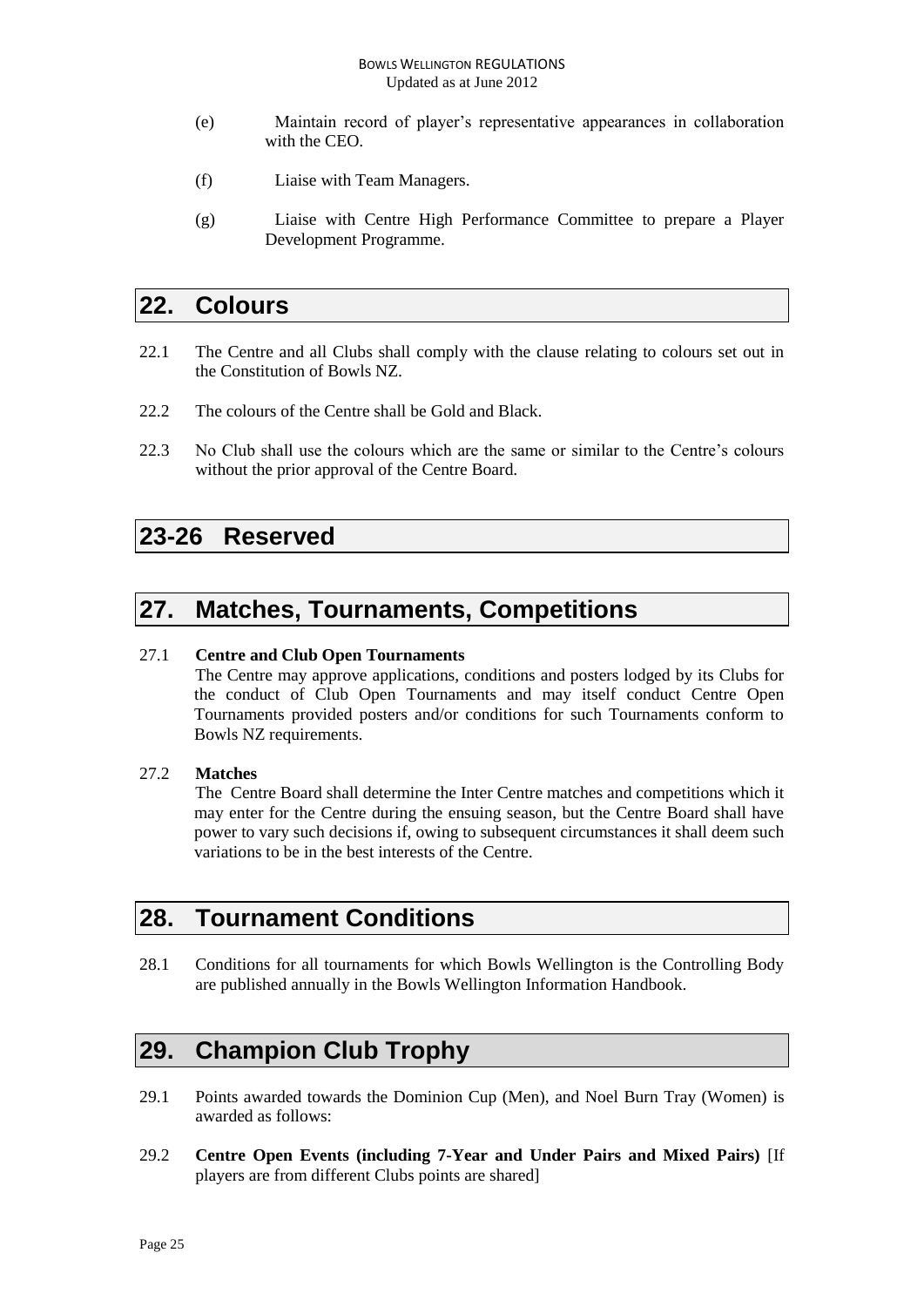| Winner      | 10 points |
|-------------|-----------|
| Runner-up   | 5 points  |
| Equal third | 2 points  |

29.3 **Centre Champion of Champion Events**

| Winner      | 10 points |
|-------------|-----------|
| Runner-up   | 5 points  |
| Equal third | 2 points  |

# 29.4 **Interclub (Men): best three performed sides, (Women) best two performed sides.**

Div Winner 10 point<br>Div Runner-up 9 points Div Runner-up 9 points<br>Div Third 8 points Div Third 8 points To Div  $10^{th}$  place  $1$  point

| 29.5 | Pennant (Women only) best performed two teams: |           |  |
|------|------------------------------------------------|-----------|--|
|      | Div Winner                                     | 10 points |  |
|      | Div Runner-up                                  | 9 points  |  |
|      | Div Third                                      | 8 points  |  |
|      | To Div 10 <sup>th</sup> place                  | 1 point   |  |
| 29.6 | <b>Zone Interclub</b> (Winner only)            | 10 points |  |
| 29.7 | <b>National Interclub</b> (Winner only)        | 10 points |  |

# <span id="page-25-0"></span>**30. Player Of The Year**

| 30.1 | This trophy is awarded annually to the male or female player who earns the highest<br>number of points as follows: |                                                       |                                      |
|------|--------------------------------------------------------------------------------------------------------------------|-------------------------------------------------------|--------------------------------------|
| 30.2 | <b>New Zealand Representation</b>                                                                                  | for first appearance in season                        | 100points                            |
| 30.3 | <b>National Tournaments</b><br>Singles, Pairs, Fours,<br>Club Singles, Pairs,<br>Mixed Pairs, Triples, Fours.      | 1 <sup>st</sup><br>2 <sup>nd</sup><br>3 <sup>rd</sup> | 100 points<br>50 points<br>25 points |
| 30.4 | <b>Bowls Wellington Open Tournaments</b><br>Open Singles, Pairs, Triples, Fours,<br>Mixed Pairs, Easter 2-4-2      | 1 <sup>st</sup><br>2 <sup>nd</sup><br>3 <sup>rd</sup> | 55 points<br>25 points<br>15 points  |
| 30.5 | <b>Bowls Wellington Champion of Champions</b><br>Singles, Pairs, Triples, Fours                                    | $1^{\rm st}$<br>2 <sup>nd</sup><br>3 <sup>rd</sup>    | 45 points<br>20 points<br>10 points  |
| 30.6 | Representative<br>On each occasion<br>representatives)<br>Each win                                                 | (open grade only, does not include HV/Wellington Zone | 5 points<br>5 points                 |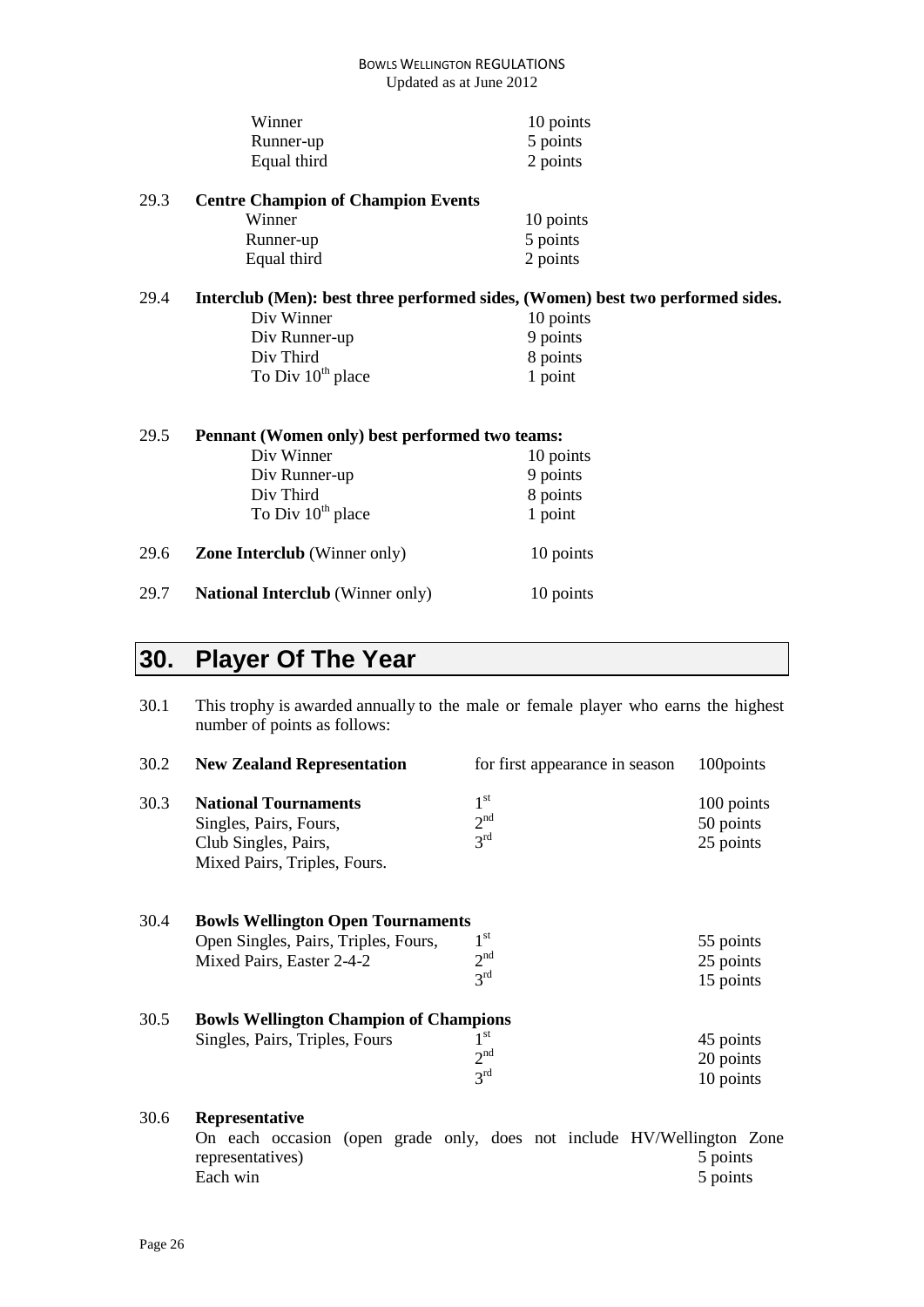# <span id="page-26-0"></span>**31. Code of Conduct**

31.1 The Bowls Wellington Code of Conduct is attached as Annexure D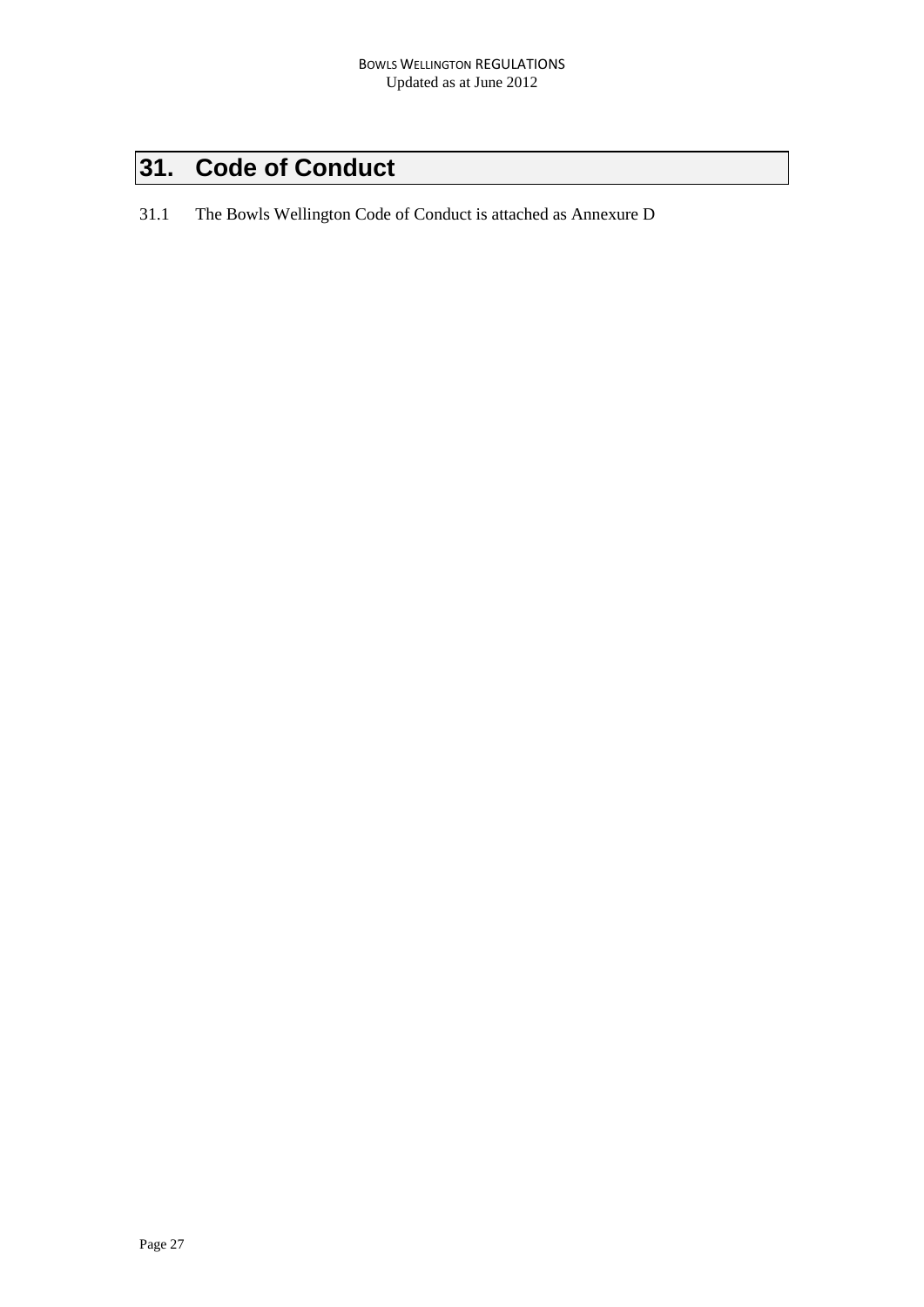## **ANNEXURE A**

# **ALLEGATION OF MISCONDUCT**

| <b>Regulation 9.1.1</b>                                                               |  |
|---------------------------------------------------------------------------------------|--|
| $I_{\ldots}$ (name) of                                                                |  |
|                                                                                       |  |
|                                                                                       |  |
|                                                                                       |  |
|                                                                                       |  |
|                                                                                       |  |
| Consider<br>. that                                                                    |  |
| (insert name of, Member, Club or name official or member of the Centre)               |  |
|                                                                                       |  |
| has engaged in misconduct in that the member or official did the following:           |  |
|                                                                                       |  |
| (insert details of misconduct including date(s), place and time on which it occurred) |  |
|                                                                                       |  |
|                                                                                       |  |
|                                                                                       |  |
|                                                                                       |  |
|                                                                                       |  |
|                                                                                       |  |
|                                                                                       |  |
|                                                                                       |  |
|                                                                                       |  |
|                                                                                       |  |
|                                                                                       |  |
|                                                                                       |  |
|                                                                                       |  |
|                                                                                       |  |
|                                                                                       |  |
|                                                                                       |  |
|                                                                                       |  |
|                                                                                       |  |
|                                                                                       |  |
|                                                                                       |  |
|                                                                                       |  |
|                                                                                       |  |

This form is to be submitted within 14 days of the alleged incident/s of misconduct to Bowls Wellington, PO Box 38245, Wellington Mail Centre for consideration by the Centre Judicial Committee.

Signed: ……………………………………………

Date: …………………………………………….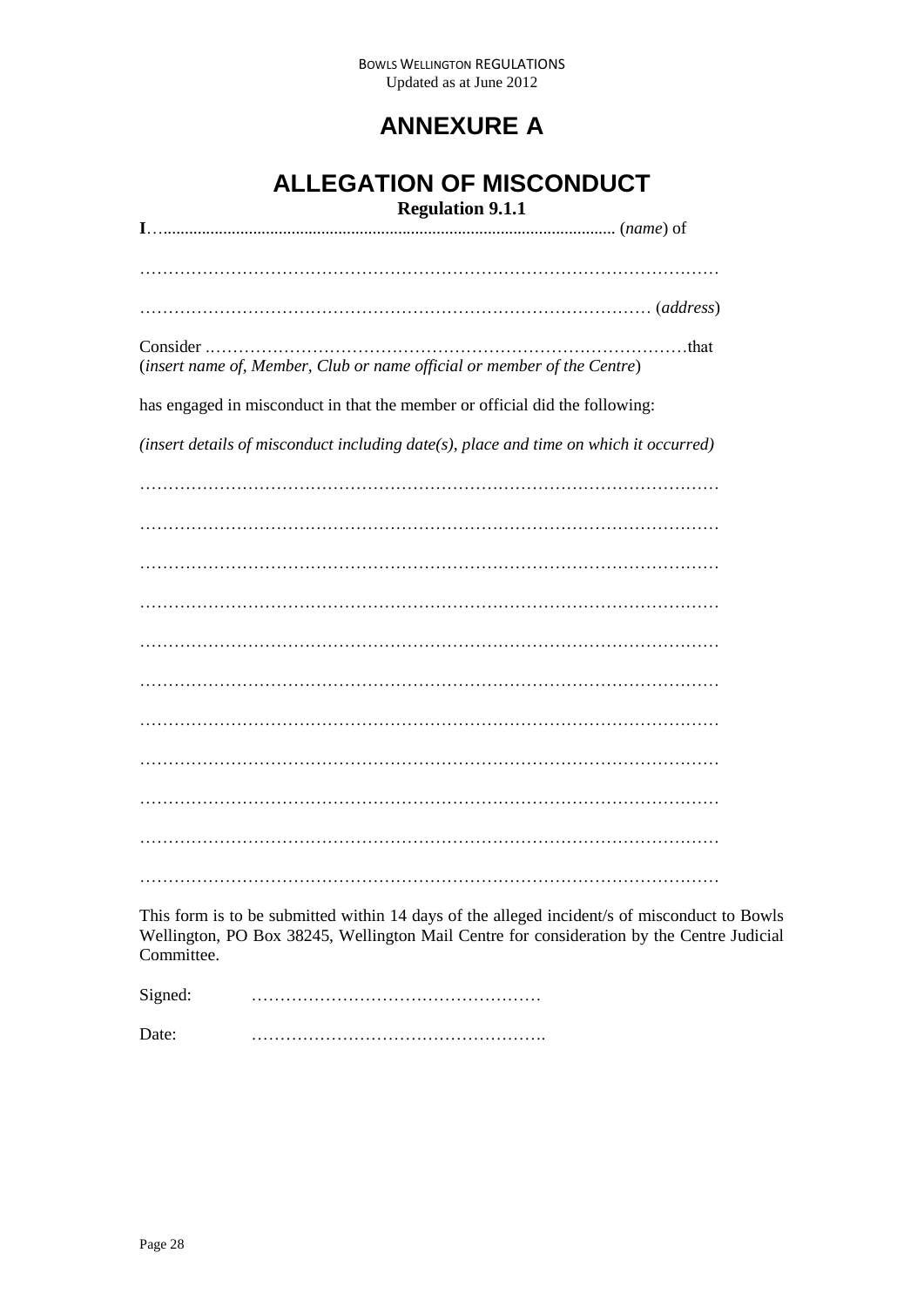### **ANNEXURE B**

## **REFERAL OF A DISPUTE**

### **Regulation 9.2.1**

| (insert name of member, official or name of Club)                                                                        |  |
|--------------------------------------------------------------------------------------------------------------------------|--|
|                                                                                                                          |  |
|                                                                                                                          |  |
| am in dispute with                                                                                                       |  |
| (insert name of member, official or name of Club)                                                                        |  |
| and wish to refer that dispute to the Centre Judicial Committee. The dispute is about the<br>following:                  |  |
| (insert details of dispute including date(s), place and time on which the matter giving rise to<br>the dispute occurred) |  |
|                                                                                                                          |  |
|                                                                                                                          |  |
|                                                                                                                          |  |
|                                                                                                                          |  |
|                                                                                                                          |  |
|                                                                                                                          |  |
|                                                                                                                          |  |
|                                                                                                                          |  |

This form is to be submitted within 14 days of the alleged incident/s giving rise to the dispute to Bowls Wellington, PO Box 38245, Wellington Mail Centre for consideration by the Centre Judicial Committee.

Signed: ……………………………………………

Date: …………………………………………….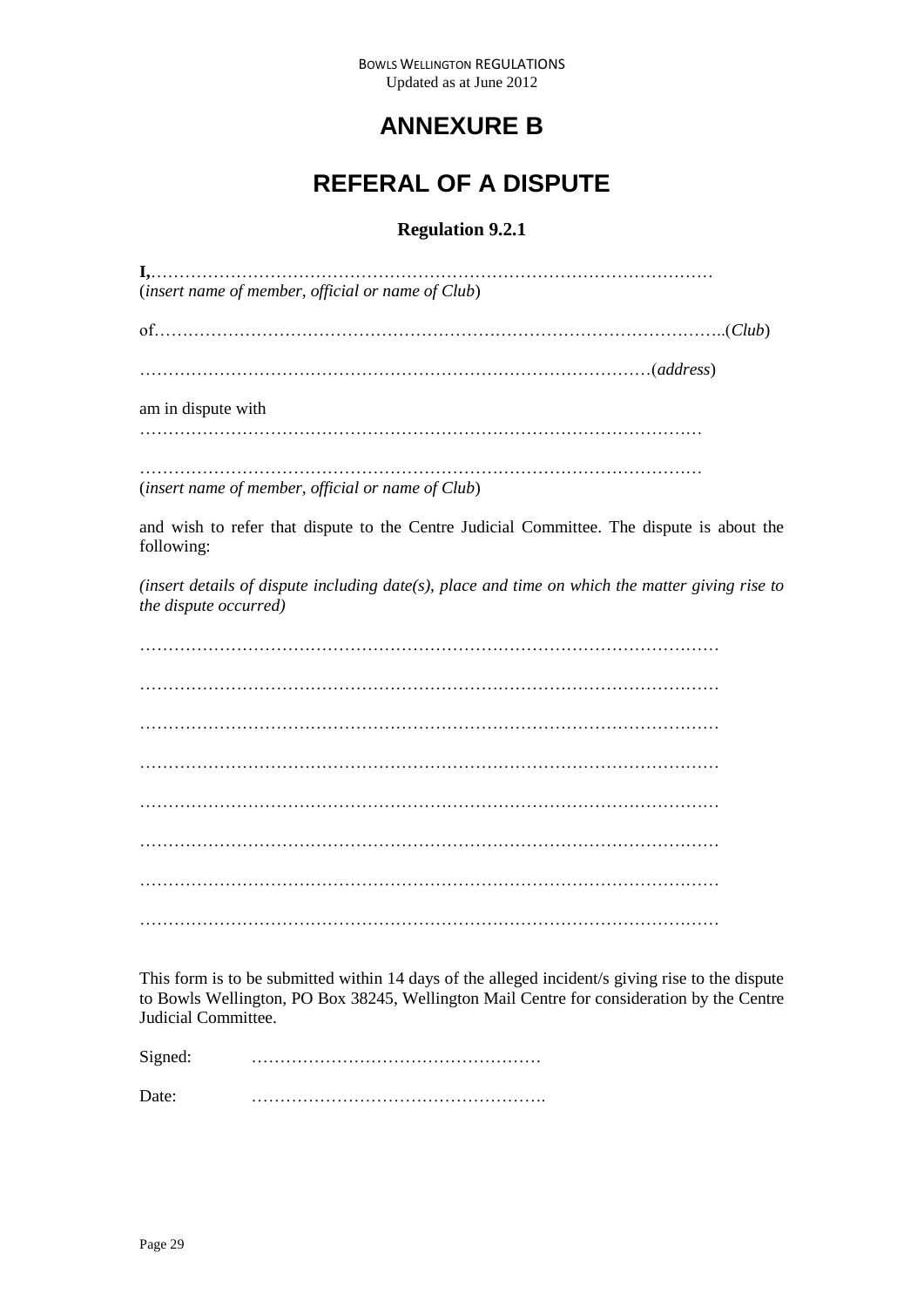### **ANNEXURE C NOTICE OF APPEAL Regulation 10.1.4**

|         | give notice that I wish to appeal the decision of:                                                                                                                                                      |
|---------|---------------------------------------------------------------------------------------------------------------------------------------------------------------------------------------------------------|
|         | (insert name of official or committee of a Club/or Centre Controlling Body which gave<br>decision which you are appealing)                                                                              |
|         |                                                                                                                                                                                                         |
|         | on the grounds that: (continue on separate page if necessary)                                                                                                                                           |
|         |                                                                                                                                                                                                         |
|         | The outcome which I am seeking from this appeal is: (continue on separate page if necessary)                                                                                                            |
|         |                                                                                                                                                                                                         |
|         | As required under the Centre's Judicial Regulations, attached to this Notice of Appeal is:                                                                                                              |
| 1.      | A statement or statements of the facts giving rise to this appeal (i.e. a statement of<br>what happened at, or in connection with, the hearing or the decision of the Club<br>which you are appealing). |
| 2.      | A submission on why I consider the decision of the Club/Centre Controlling<br>Body is wrong.                                                                                                            |
| 3.      | My cheque for the sum of \$100 payable to "Bowls Wellington Incorporated"<br>being the non-refundable fee for the appeal.                                                                               |
| Signed: |                                                                                                                                                                                                         |
| Date:   |                                                                                                                                                                                                         |

This form and the attachments referred to in it, must be submitted within 14 days of the day on which you were notified of the decision which you are now appealing, to Bowls Wellington, PO Box 38245, Wellington Mail Centre for consideration by the Centre Judicial Committee.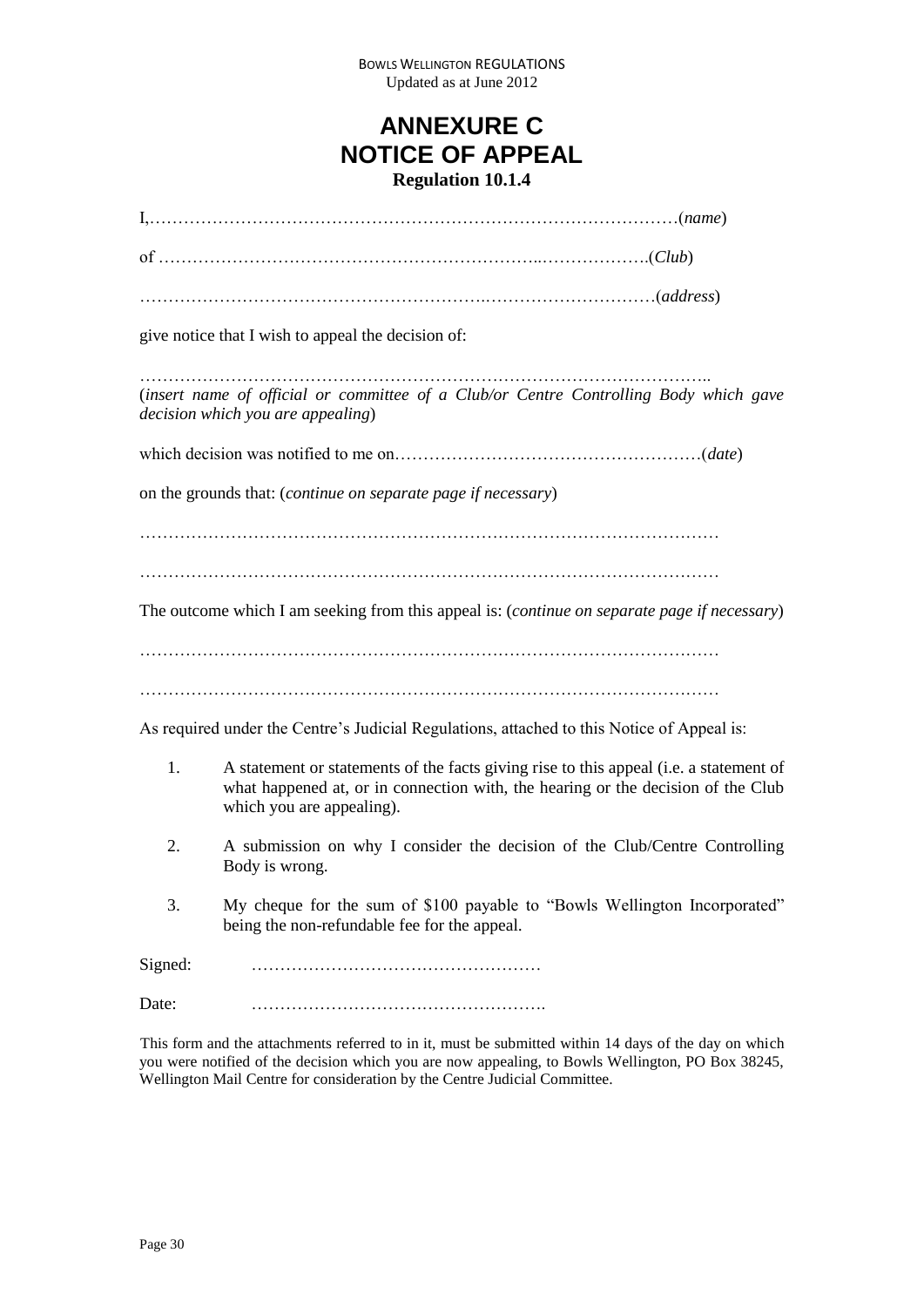### **ANNEXURE D CODE OF CONDUCT Regulation 30 .1**

#### CODE OF CONDUCT FOR REPRESENTATIVE PLAYERS AND TEAM OFFICIALS

#### **OBJECTIVES**

- 1. To state plainly the way in which players and officials chosen to represent the Centre are expected to conduct themselves as its representatives and the consequences of any breach of the expected and/or agreed standards of behaviour.
- 2. To ensure that players or officials so chosen are aware of the standards expected and the consequences of breaching those standards.
- 3. To deal with any grievances arising from any direction made of, or given to a player by the Team Officials.

#### **GENERAL**

This code of Conduct is to be followed on all occasions and in all places where the player can be seen to be a representative of the Centre and includes:

- a. The venue of play means the green, surrounds and Clubhouse of the place where the player is about to, or is competing or has competed.
- b. Where the place of competition is out of the Wellington District: Includes the period from departure from to return to the Wellington District and applies equally to any accommodation provided during that period.

#### PLAYERS OBLIGATIONS

**1. The Competition** – to maintain at all times a high standard of Sportsmanship and fair play. This will of necessity include:

- (a) always playing to the best of his/her ability and where appropriate to perform as part of a team.
- (b) abiding by the Laws of the Game, it's Regulations and the Conditions of Play specified by the Controlling Body.
- (c) respecting and accepting without question any ruling given by the Umpire (subject to any right of appeal given by the Laws).
- (d) not to take any performance enhancing drug and in particular strictly to comply with any regulations adopted by Bowls New Zealand in regard thereto.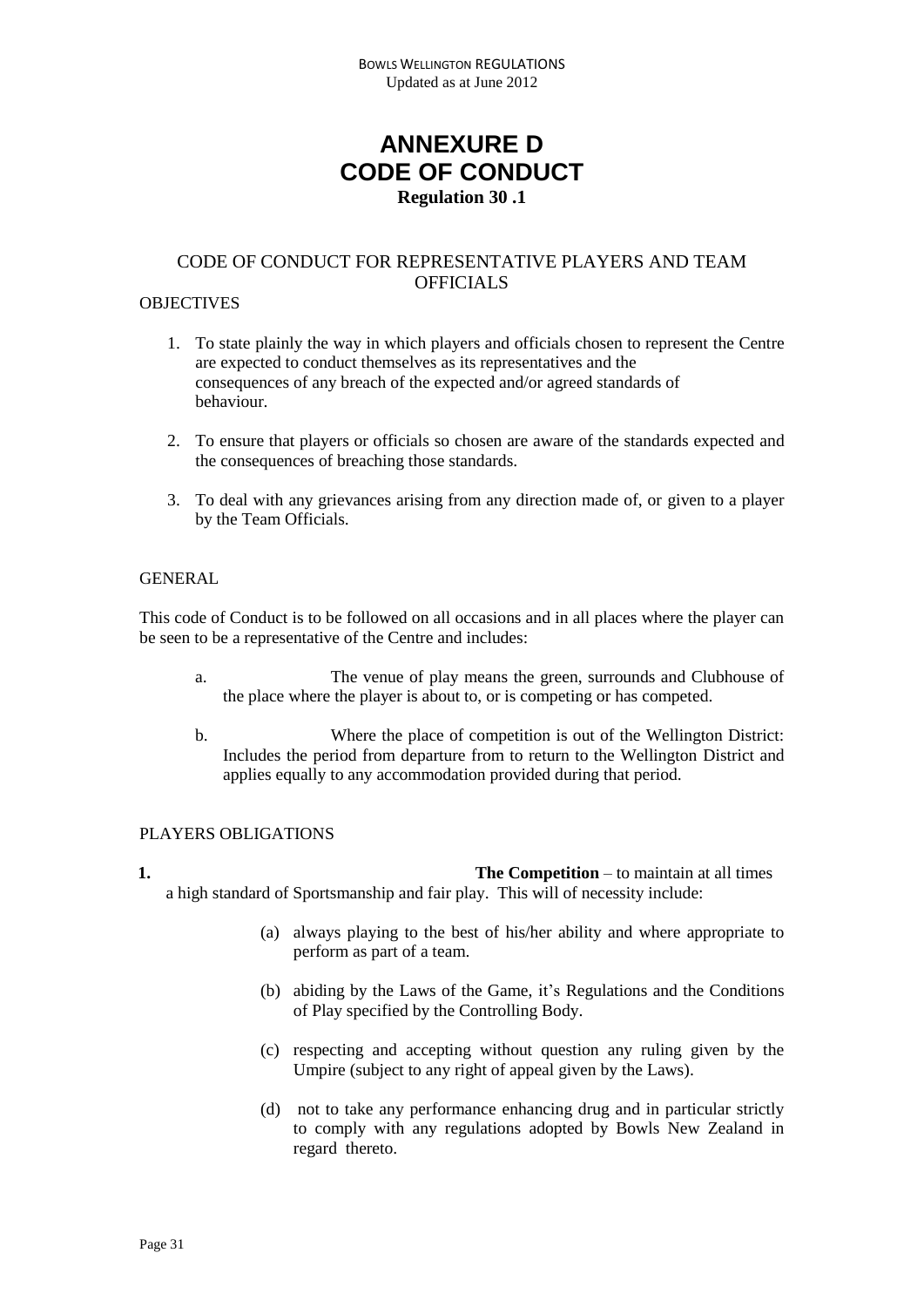#### BOWLS WELLINGTON REGULATIONS Updated as at June 2012

- (e) present himself/herself for competition in an acceptable physical and mental condition and standard of appearance.
- (f) maintain towards opponents an attitude of respect and politeness.
- (g) maintain respect towards fellow team members.

#### **2. On All Occasions:-**

- a. To refrain from:
	- (1) any behaviour or misconduct (as defined in 25.2 of the Bowls Wellington Constitution) which might reflect unfavourably on the Game, the Centre or the team or its management.
	- (2) Making any comment to the media which may be perceived as negative or critical of the representative team or the event and in particular any public announcement or media comment that might bring the Game into disrepute, and
	- (3) any discriminatory practices based on race, religion, age, gender or disability.
- b. Abide by:
	- (1) and comply with all directions of the Team Officials and the Centre
	- (2) accept and act upon any judgement of the Team Officials or any other duly appointed official of the Centre as to any unacceptable behaviour;
	- (3) the requirements of the Centre and Team Officials as to dress including sponsor's logo's,
	- (4) and accept that the representative uniform is for personal representative use only, (unless otherwise authorised by the Centre) and no part is to be given away to or worn by any other person who is not entitled to wear it as a current selected representative of the Centre.
- c. Respect the tournament officials, volunteers, officers', members and staff of any club at which the event is being or has been played.
- d. Respect the officers and appointed officials of Bowls New Zealand and the Centre.

#### RESPONSIBILITIES OF TEAM MANAGER AND TEAM OFFICIALS

- 1. To support responsibly the players while at the same time ensuring that any potential breach of this Code of Conduct is drawn to the attention of the player concerned.
- 2. Where the Team Manager or responsible official is satisfied that breach of this Code of Conduct has occurred to take responsible and appropriate action.